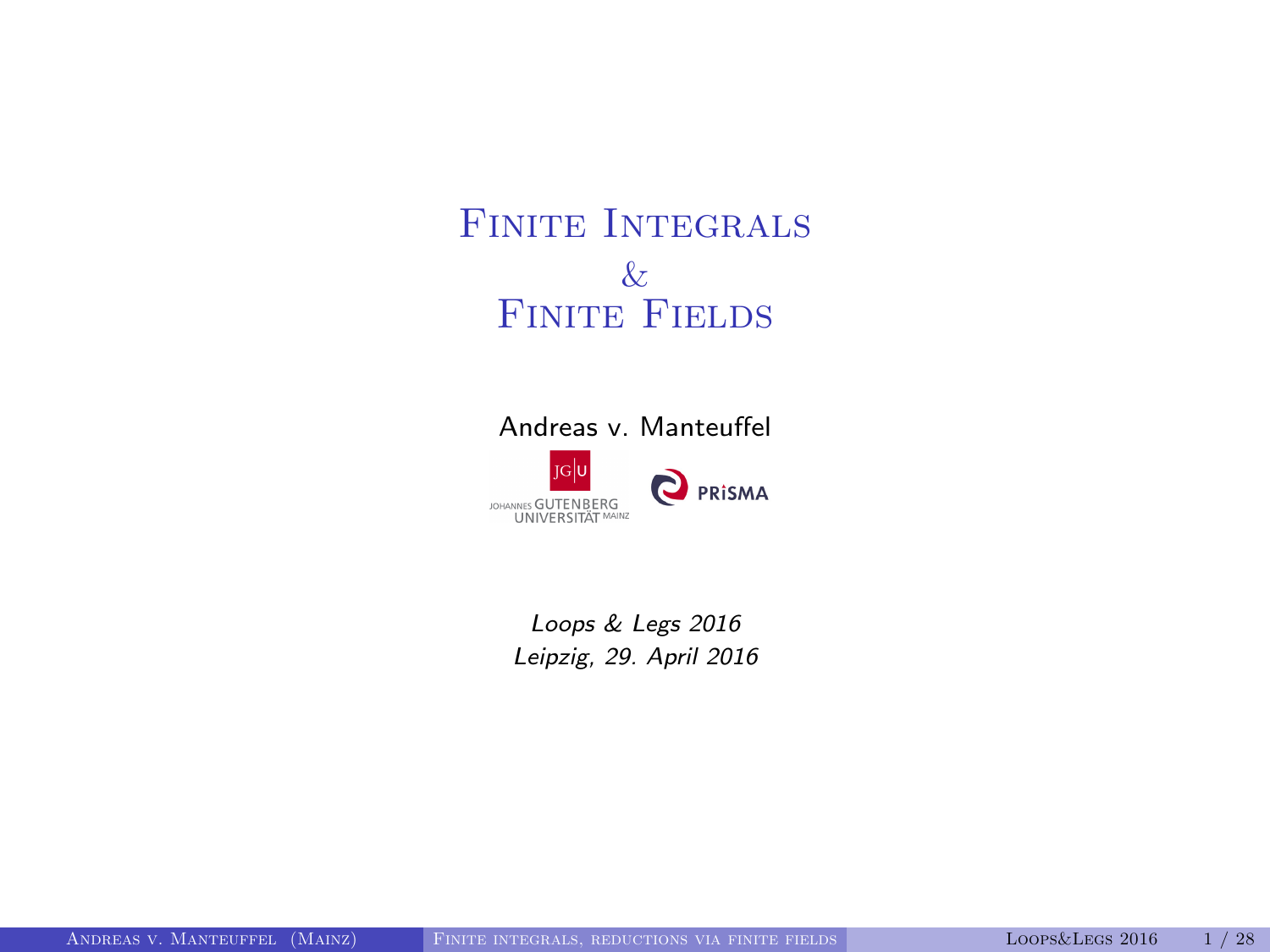# MULTI-LOOP FEYNMAN INTEGRALS

$$
I=\int\mathrm{d}^dk_1\cdots\mathrm{d}^dk_L\frac{1}{D_1^{a_1}\cdots D_N^{a_N}}\qquad a_i\in\mathbb{Z},\quad D_1=k_1^2-m_1^2\text{ etc.}
$$

#### family of loop integrals:

- **•** fulfill linear relations: integration-by-parts identities
- systematic reduction to master integrals possible
- think of it as linear vector space with some finite basis
- many talks: canonical basis for method of differential equations

#### this talk:

- **4** a basis of finite integrals
- **2** reductions via finite field sampling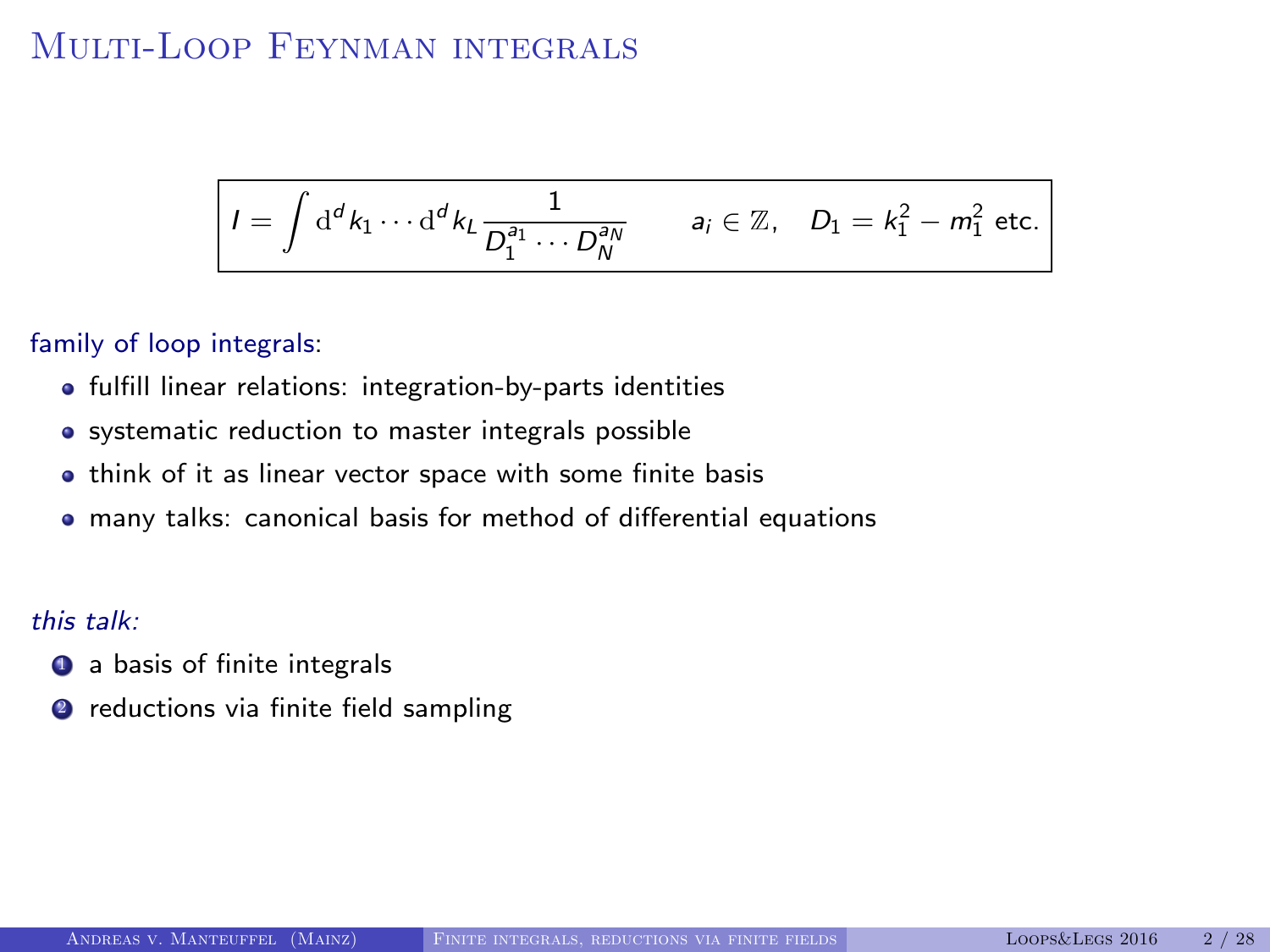# Part I: A basis of finite Feynman integrals

[AvM, Panzer, Schabinger]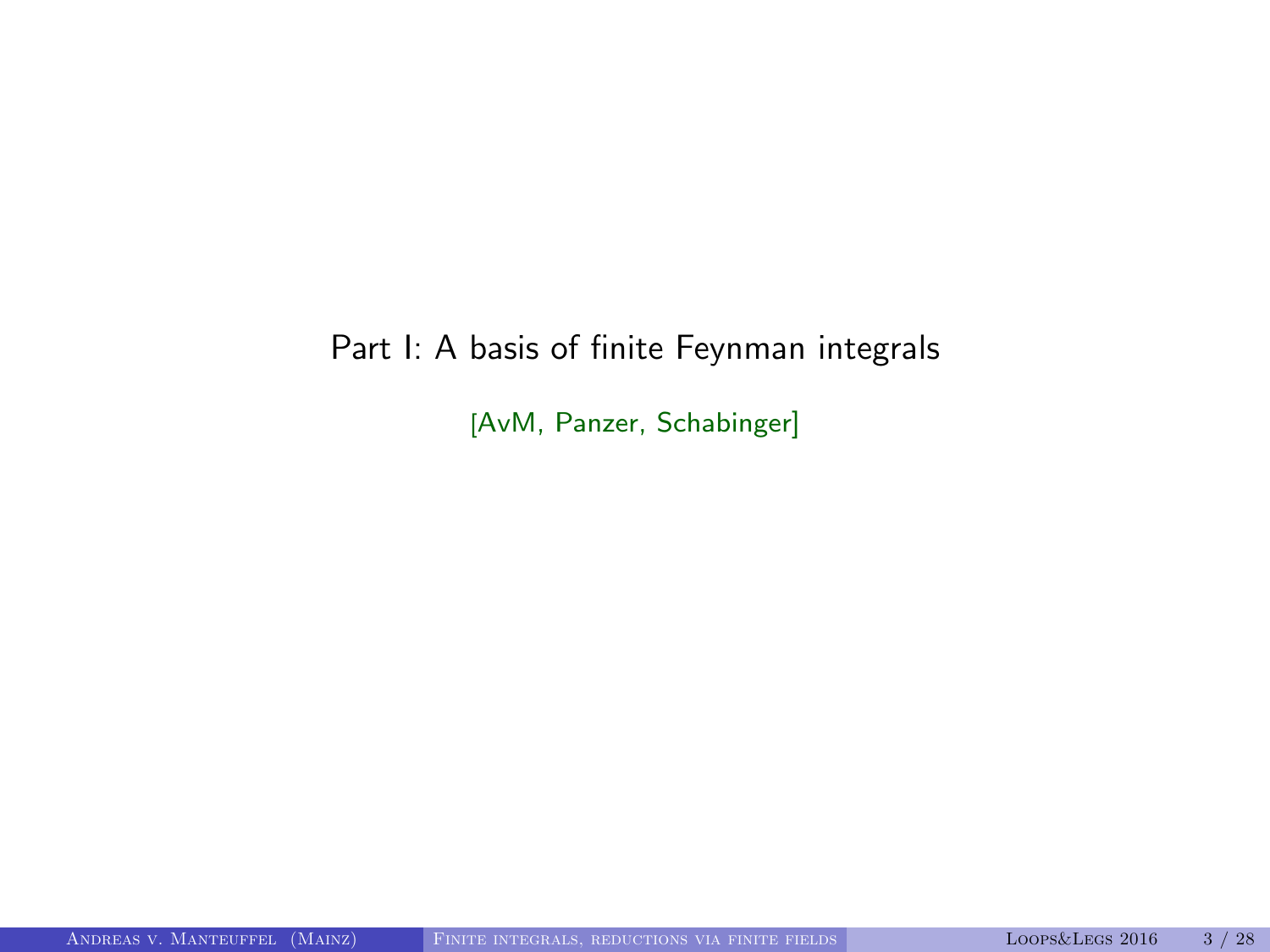# AN IMPROVED BASIS FOR FEYNMAN PARAMETERS

consider Feynman parameter representation of multi-loop integral

$$
I = N \left[ \prod_{j=1}^{N} \int_{0}^{\infty} \mathrm{d}x_{j} x_{j}^{\nu_{k}-1} \right] \delta(1-x_{N}) \, \mathcal{U}^{\nu-(L+1)\frac{d}{2}} \mathcal{F}^{-\nu+L\frac{d}{2}}
$$

where

- $\nu = \sum_i \nu_i$ ,  $\nu_i$  denotes propagator multiplicity
- $\bullet$  U and F are Symanzik polynomials in  $x_i$

problem:

- can't directly expand in  $\epsilon=(4-d)/2$ : divergencies from  $\mathsf{x}_i$  integrations
- no straight-forward analytical or numerical integration

generic approaches to singularity resolution:

- **4** sector decomposition [Hepp '66, Binoth, Heinrich '00]
- <sup>2</sup> polynomial exponent raising [Bernstein '72, Tkachov '96, Passarino '00]
- **3** analytic regularisation [Panzer '14]
- basis of finite Feynman integrals ("dims & dots") [AvM, Schabinger, Panzer '14]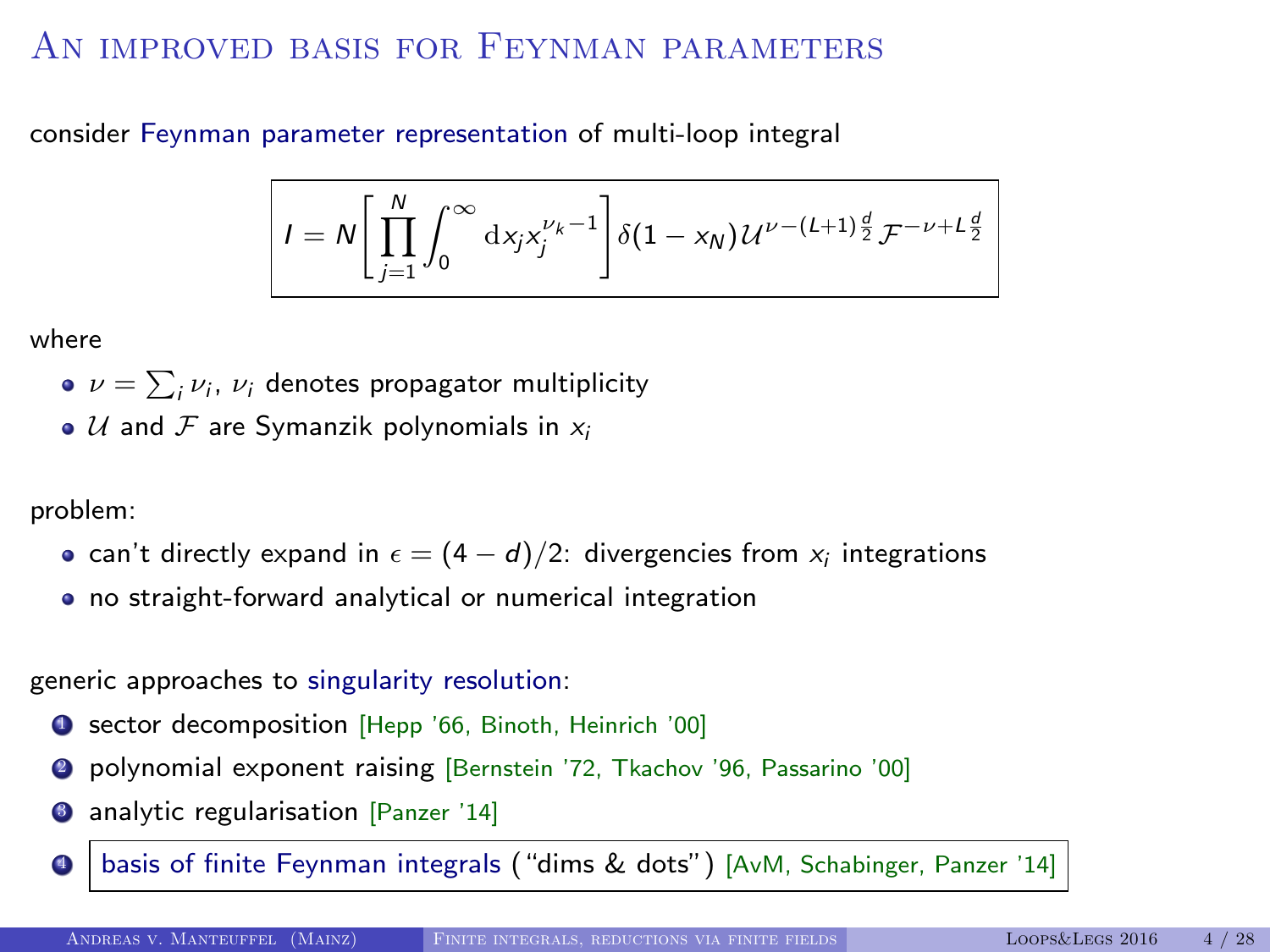## SECTOR DECOMPOSITION

- $\bullet$  very established method  $+$  codes
- but not always ideal: for example, calculate to  $\mathcal{O}(\epsilon)$ :

$$
I(\epsilon) = \int_0^1 dt \ t^{-1-\epsilon} (1-t)^{-1-2\epsilon} {}_2F_1(\epsilon, 1-\epsilon; -\epsilon; t)
$$

decompose into sectors: split at (arbitrary)  $t = 1/2$ , rescale, expand in plus distributions:

$$
I_1(\epsilon) = -\frac{1}{\epsilon} - 1 + \left(3 + \frac{1}{3}\pi^2 - 8\ln(2)\right)\epsilon + \mathcal{O}(\epsilon^2)
$$
  

$$
I_2(\epsilon) = -\frac{1}{3\epsilon} + \frac{7}{3} + \left(-7 + \frac{1}{3}\pi^2 + 8\ln(2)\right)\epsilon + \mathcal{O}(\epsilon^2).
$$

result:

$$
I(\epsilon) = -\frac{4}{3\epsilon} + \frac{4}{3} + \left(-4 + \frac{2}{3}\pi^2\right)\epsilon + \mathcal{O}\left(\epsilon^2\right) .
$$

split up of domain introduces spurious terms  $ln(2)$ 

- can be worse: spurious order 5 polynomial denominators: [AvM, Schabinger, Zhu '13]
- destroys linear reducibility: no analytical integration a la [Brown '08; Panzer '14; Bogner '15]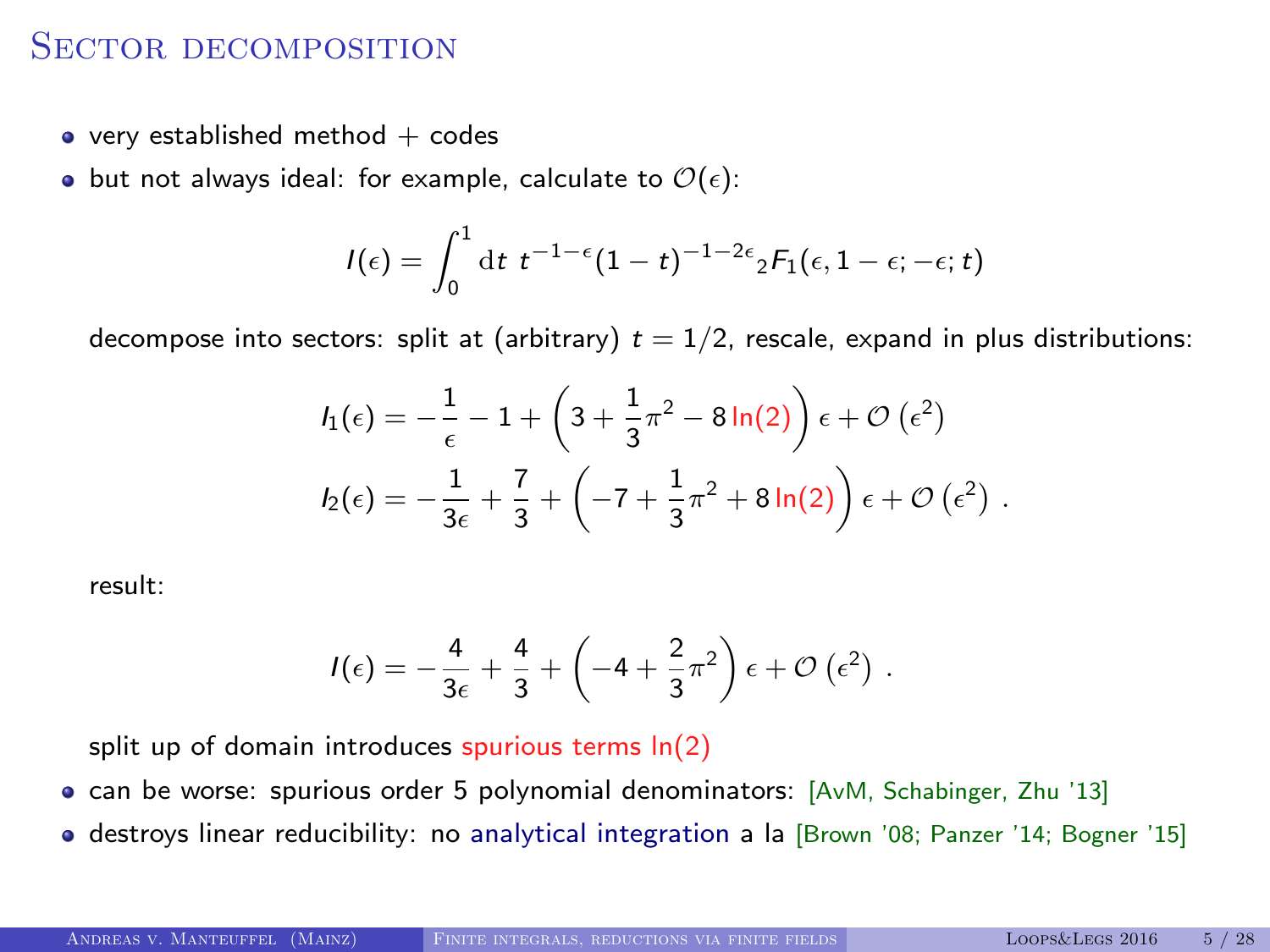### Analytic regularisation [Panzer '14]

Euclidean integrals: all subdivergencies from integration boundaries

- check: rescale  $x_i \rightarrow \lambda x_i$  or  $x_i/\lambda$  for some  $j \in J$
- problematic scaling of integrand for  $\lambda \to 0$  signals divergency
- convergence can be improved by regularising trafo based on partial integration: new integrand

$$
P' = -\frac{1}{\omega_J(P)} \frac{\partial}{\partial \lambda} \lambda^{-\deg_J(P)} P_{J_\lambda} \bigg|_{\lambda \to 1}
$$

.

iterate if necessary

• maps original integral to sum of dimensionally shifted integrals with higher powers of propagators (dots)

#### shortcomings:

**•** proliferation of terms, ambiguities

#### way out:

- consider full set of master integrals (basis)
- employ integration by parts (IBP) reductions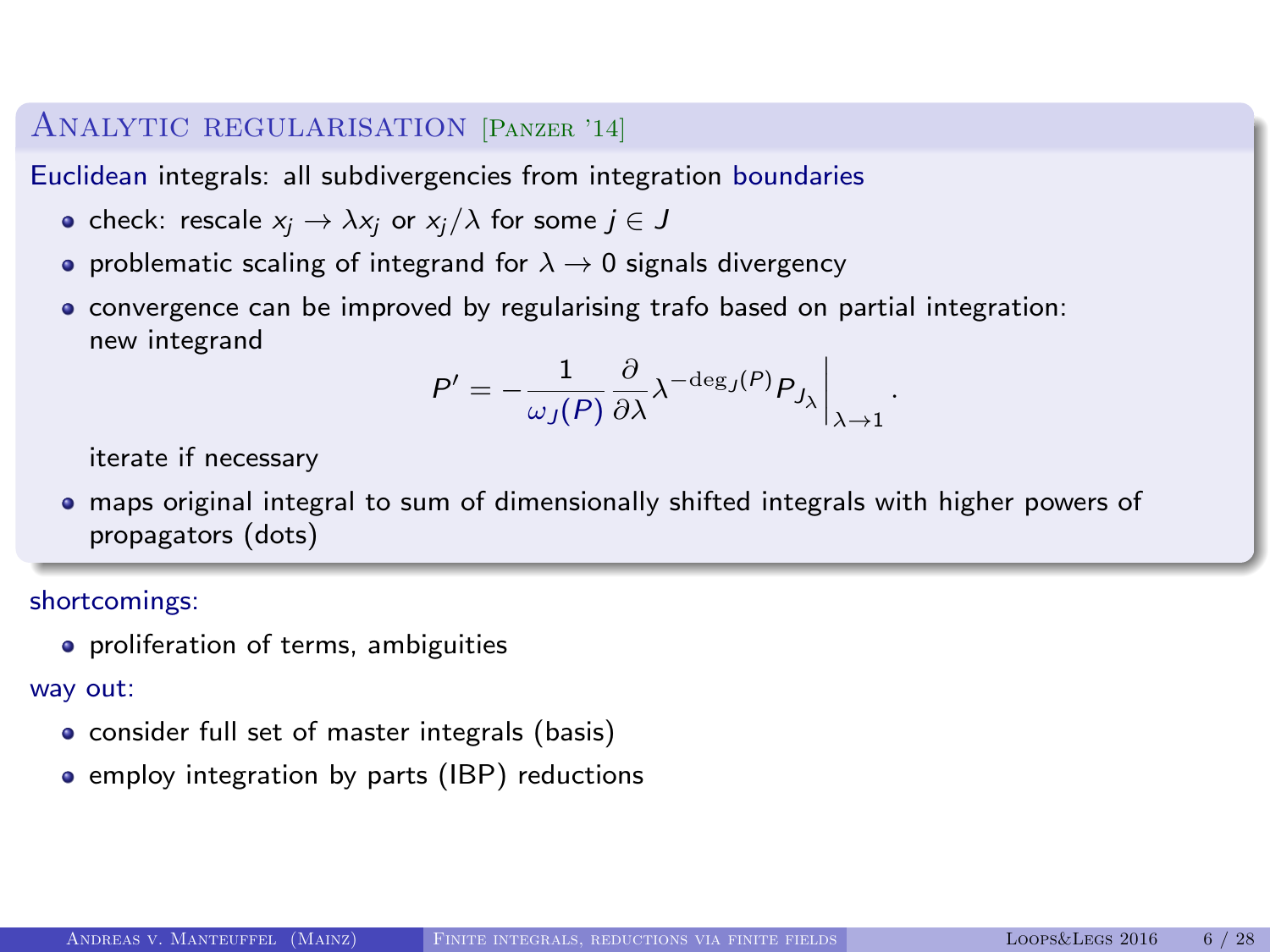### New proposal for singularity resolution [AvM, Panzer, Schabinger '14]



basis consists of standard Feynman integrals, but

- **a** in shifted dimensions
- with additional dots (propagators taken to higher powers)
- much more compact than old reg. shifts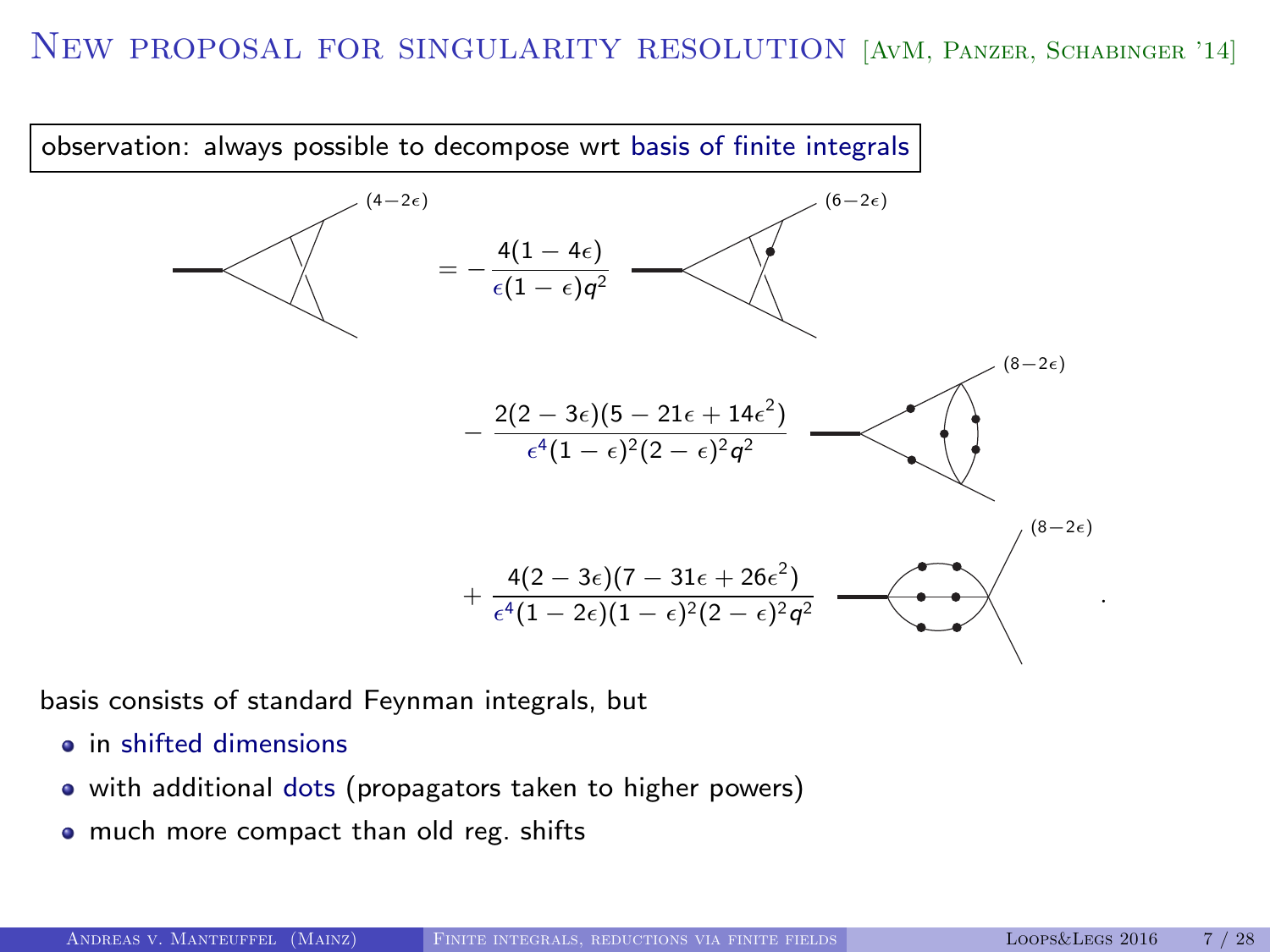### PRACTICAL ALGORITHM FOR BASIS CONSTRUCTION

given the existence proof, forget about previous construction and just do:

### Algorithm: construction of finite basis

- systematic scan for finite integrals with dim-shifts and dots
- $\bullet$  IBP + dimensional recurrence for actual basis change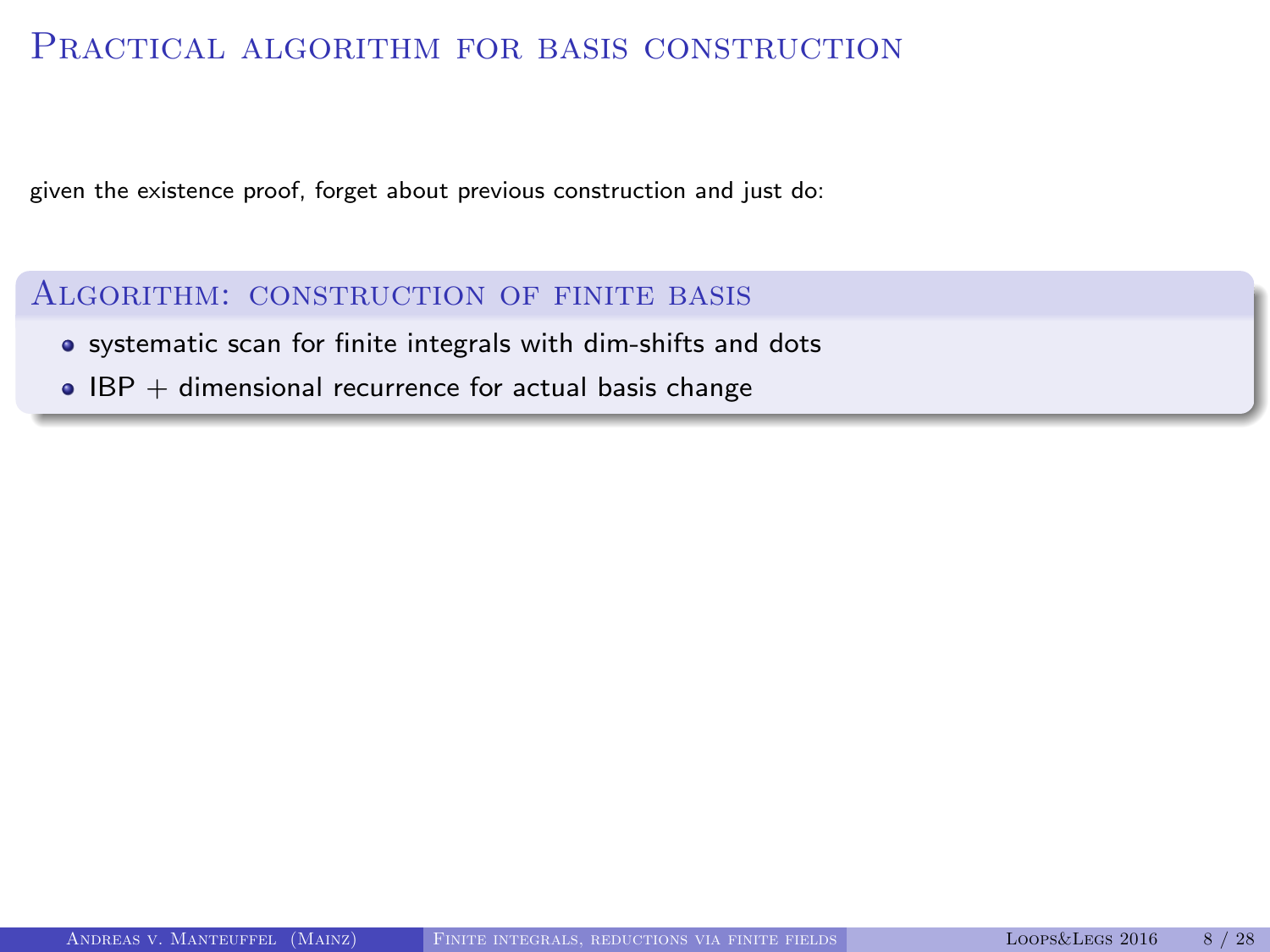## PRACTICAL ALGORITHM FOR BASIS CONSTRUCTION

given the existence proof, forget about previous construction and just do:

### Algorithm: construction of finite basis

- systematic scan for finite integrals with dim-shifts and dots
- $\bullet$  IBP + dimensional recurrence for actual basis change

#### remarks:

- computationally expensive part shifted to IBP solver
- **e** efficient, easy to automate
- any dim-shift good, e.g. shifts by [Tarasov '96], [Lee '10]
- see [Bern, Dixon, Kosower '93] for dim-shifted one-loop pentagon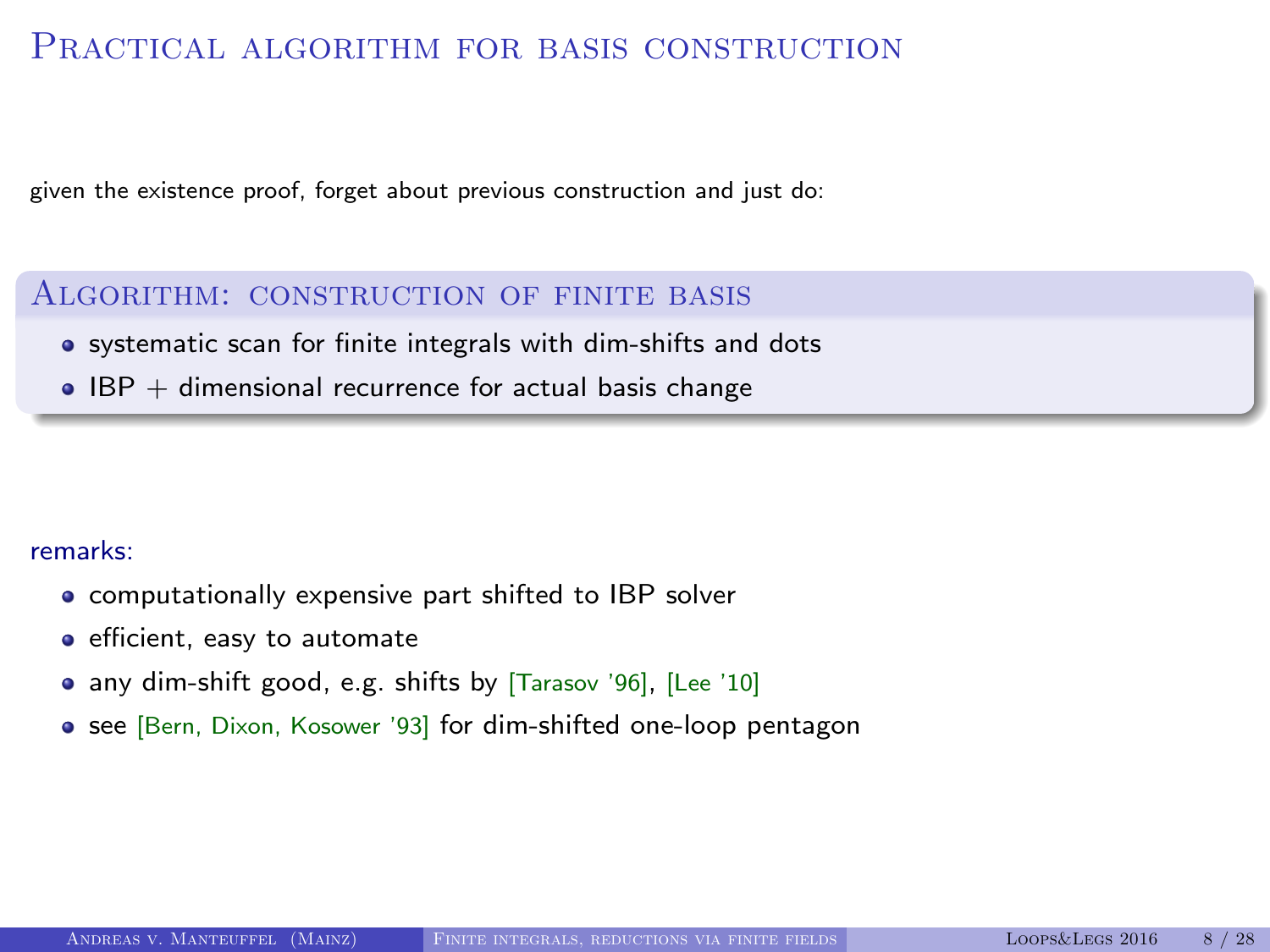# Application: massless form factors

• massless quark and gluon form factors



- **•** purely virtual corrections to
	- $\blacktriangleright$  Drell-Yan production
	- $\blacktriangleright$  Higgs production in gluon-fusion
- $\bullet$  form factors allow to study IR properties of QCD
	- **Let** cusp anomalous dimensions  $1/\epsilon^2$
	- $\triangleright$  collinear anomalous dimensions  $1/\epsilon$
- notation:  $(p_1^2 + p_2)^2 = -1$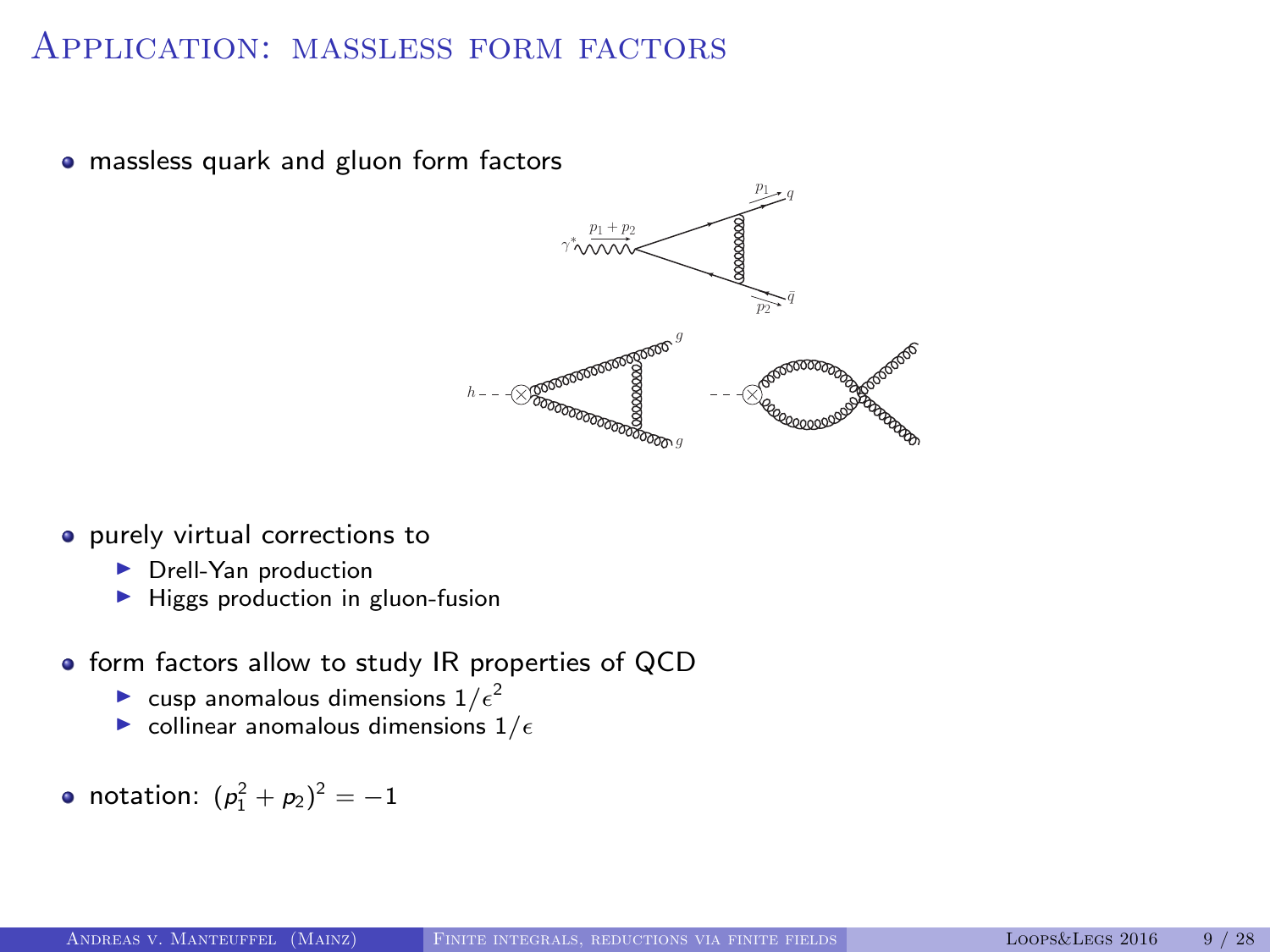## FORM FACTORS <sup>@</sup> 1-LOOP

- consider one-loop quark and gluon form factors in massless QCD
- integral basis change to finite integrals



dot: squared propagator, subscript: space-time dimension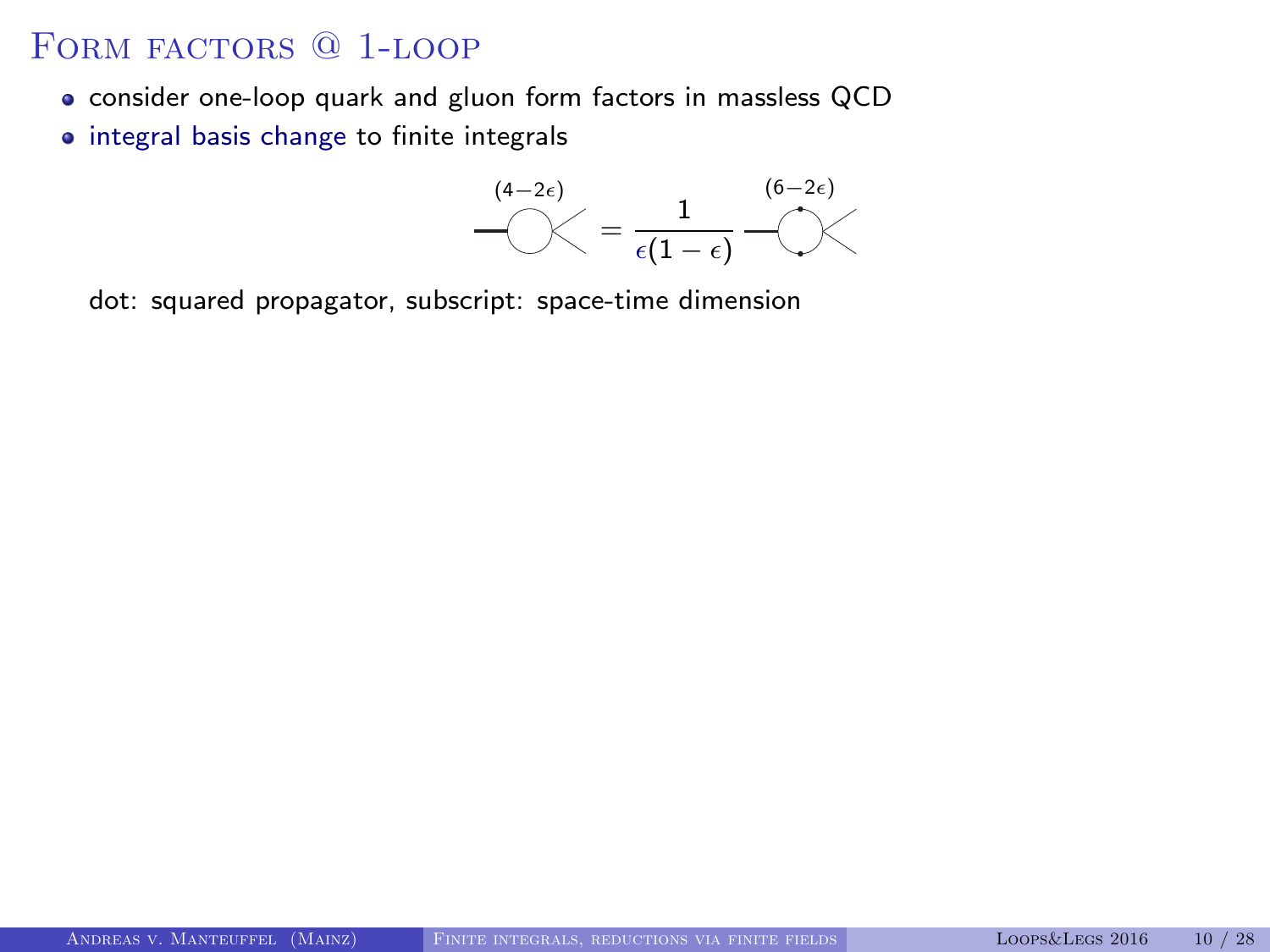FORM FACTORS @ 1-LOOP

- consider one-loop quark and gluon form factors in massless QCD
- integral basis change to finite integrals



dot: squared propagator, subscript: space-time dimension

**o** form factors



note: all divergencies explicit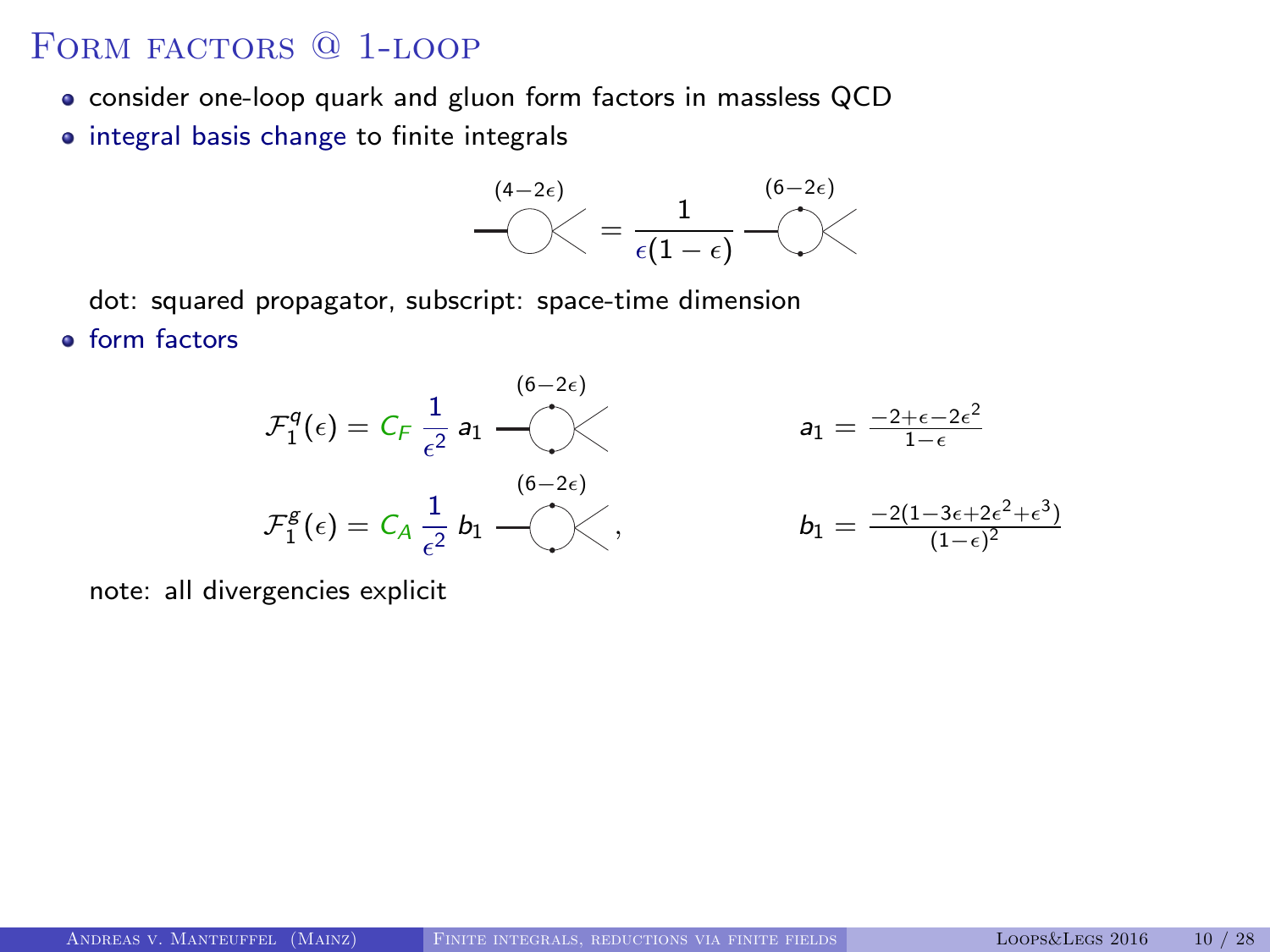FORM FACTORS @ 1-LOOP

- consider one-loop quark and gluon form factors in massless QCD
- $\bullet$  integral basis change to finite integrals



dot: squared propagator, subscript: space-time dimension

**o** form factors



note: all divergencies explicit

 $\bullet$  expansion in  $\epsilon$ 

$$
(6-2\epsilon)
$$
  
\n
$$
= 1 + \epsilon + 2\epsilon^2 + \mathcal{O}(\epsilon^3)
$$
  
\n
$$
a_1 = -2 - \epsilon - 3\epsilon^2 + \mathcal{O}(\epsilon^3)
$$
  
\n
$$
b_1 = -2 + 2\epsilon + 2\epsilon^2 + \mathcal{O}(\epsilon^3)
$$

• Casimir scaling reflected by  $a_1|_{\epsilon=0} = b_1|_{\epsilon=0}$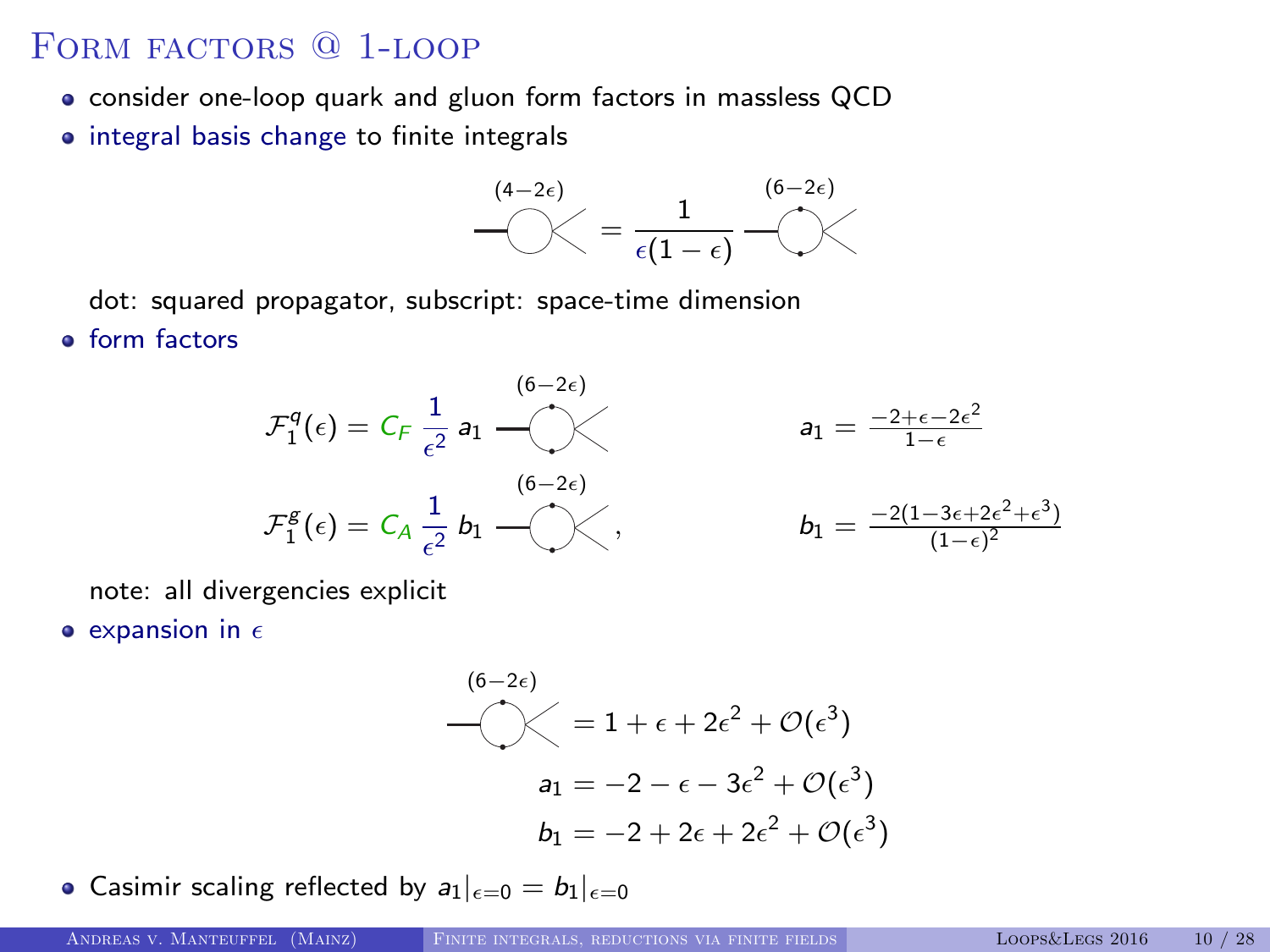FORM FACTORS @ 2-LOOPS: TO FINITE BASIS

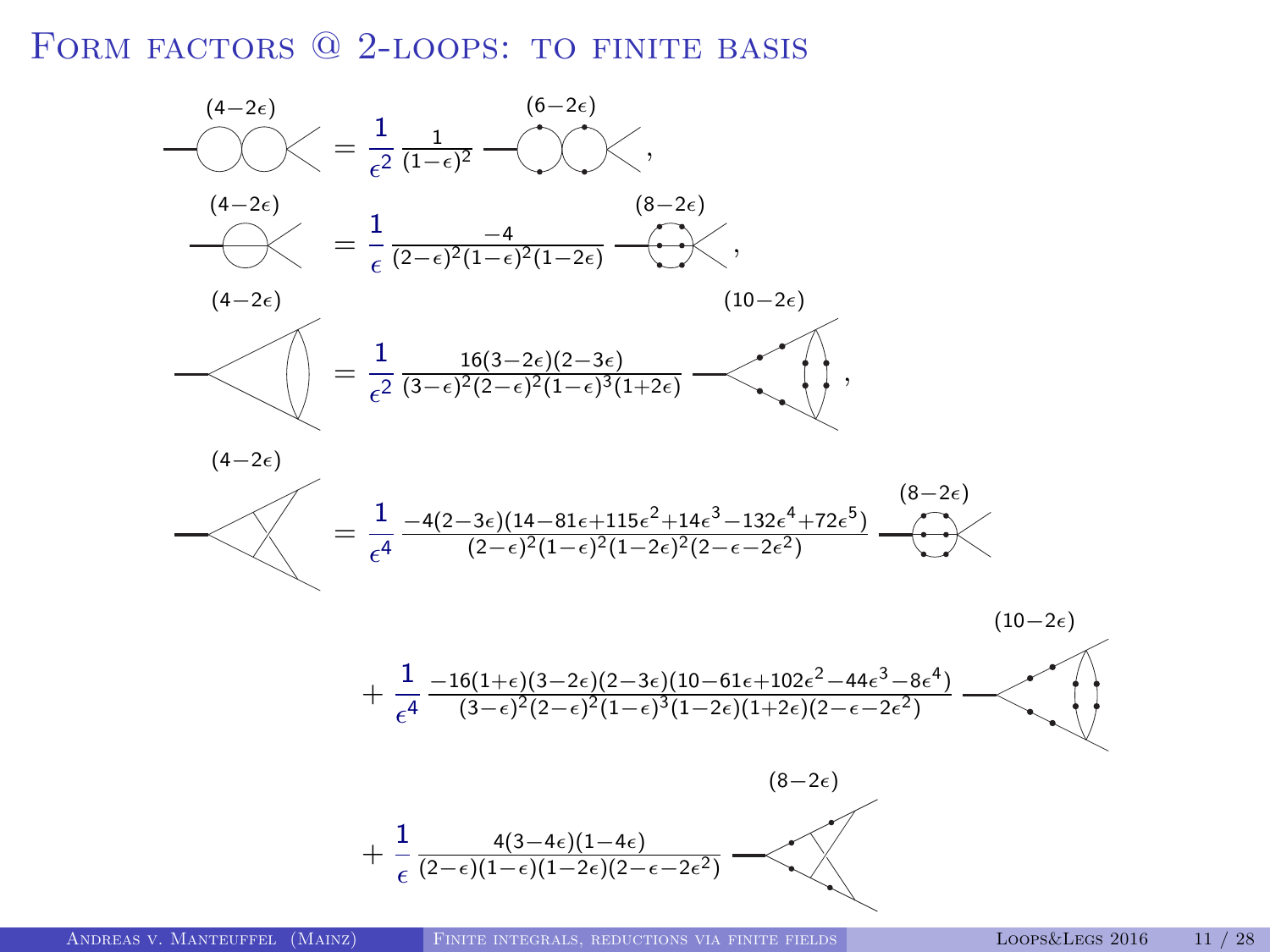# FORM FACTORS @ 2-LOOPS

quark form factor

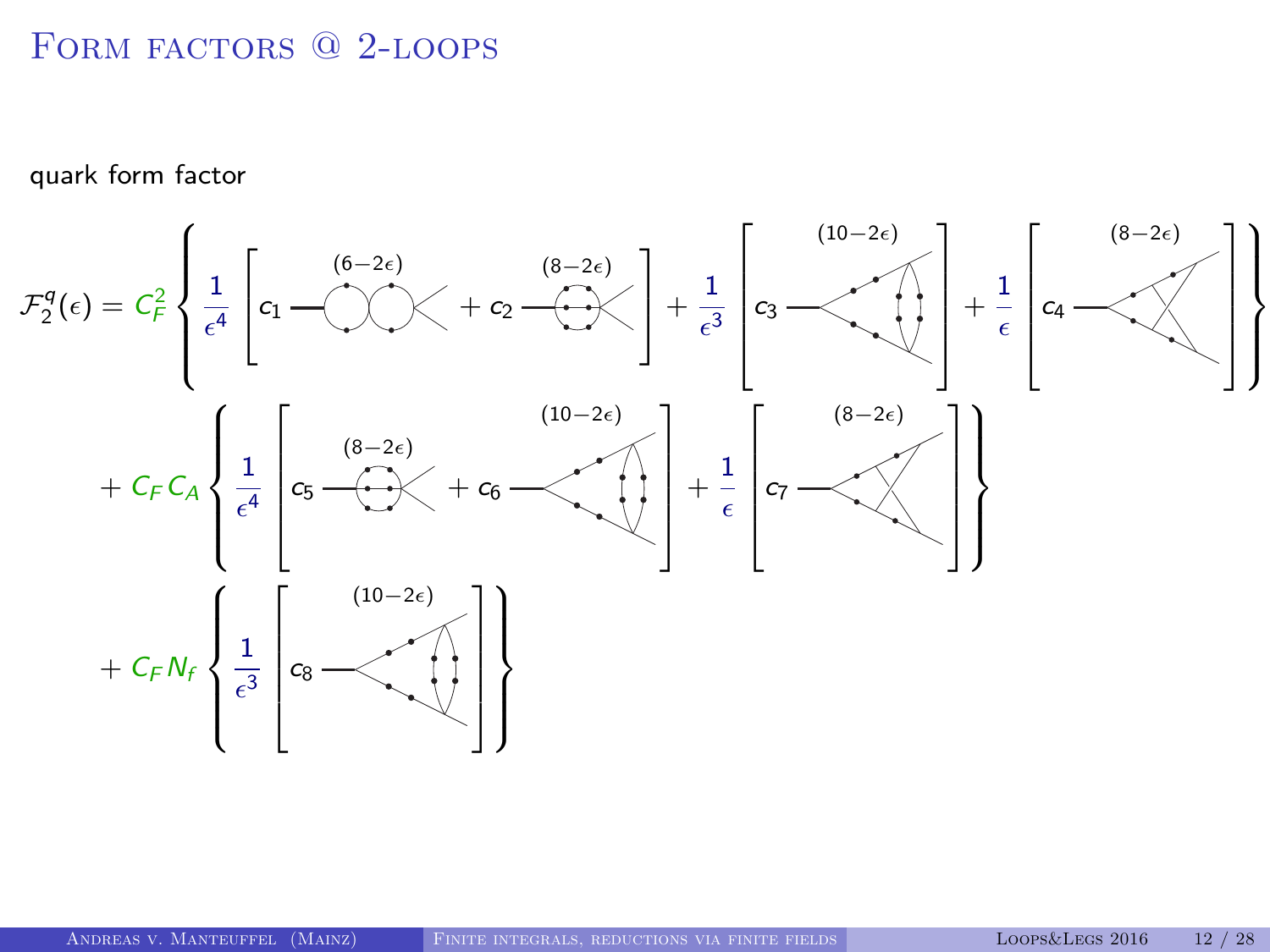## FORM FACTORS @ 3-LOOPS

- master integrals:
	- $\blacktriangleright$  [Gehrmann, Heinrich, Huber, Studerus '06]
	- ▶ [Heinrich, Huber, Maître '07]
	- ▶ [Heinrich, Huber, Kosower, V. Smirnov '09]
	- ▶ [Lee, A. Smirnov, V. Smirnov '10]
	- ▶ [Baikov, Chetyrkin, A. Smirnov, V. Smirnov, Steinhauser '09]
	- $\blacktriangleright$  [Lee, V. Smirnov '10]  $\Leftarrow$  the only complete weight 8
	- ▶ [Henn, A. Smirnov, V. Smirnov '14] (diff. eqns.)
- form factors @ 3-loops:
	- ▶ [Baikov, Chetyrkin, A. Smirnov, V. Smirnov, Steinhauser '09]
	- $\blacktriangleright$  [Gehrmann, Glover, Huber, Ikizlerli, Studerus '10, '10]
- recalculation of 3-loop results via finite integrals:
	- $\blacktriangleright$  [AvM, Panzer, Schabinger '15]
	- $\blacktriangleright$  automated setup, fully analytical
	- **Dear [Nogueira]:** 
		- $\star$  Feynman diagrams
	- Reduze 2 [AvM, Studerus]:
		- $\star$  interferences
		- $\star$  IBP reductions
		- $\star$  finite integral finder
		- $\star$  basis change with dimensional recurrences
	- ▶ HyperInt [Panzer]:
		- $\star$  integration of  $\epsilon$  expanded master integrals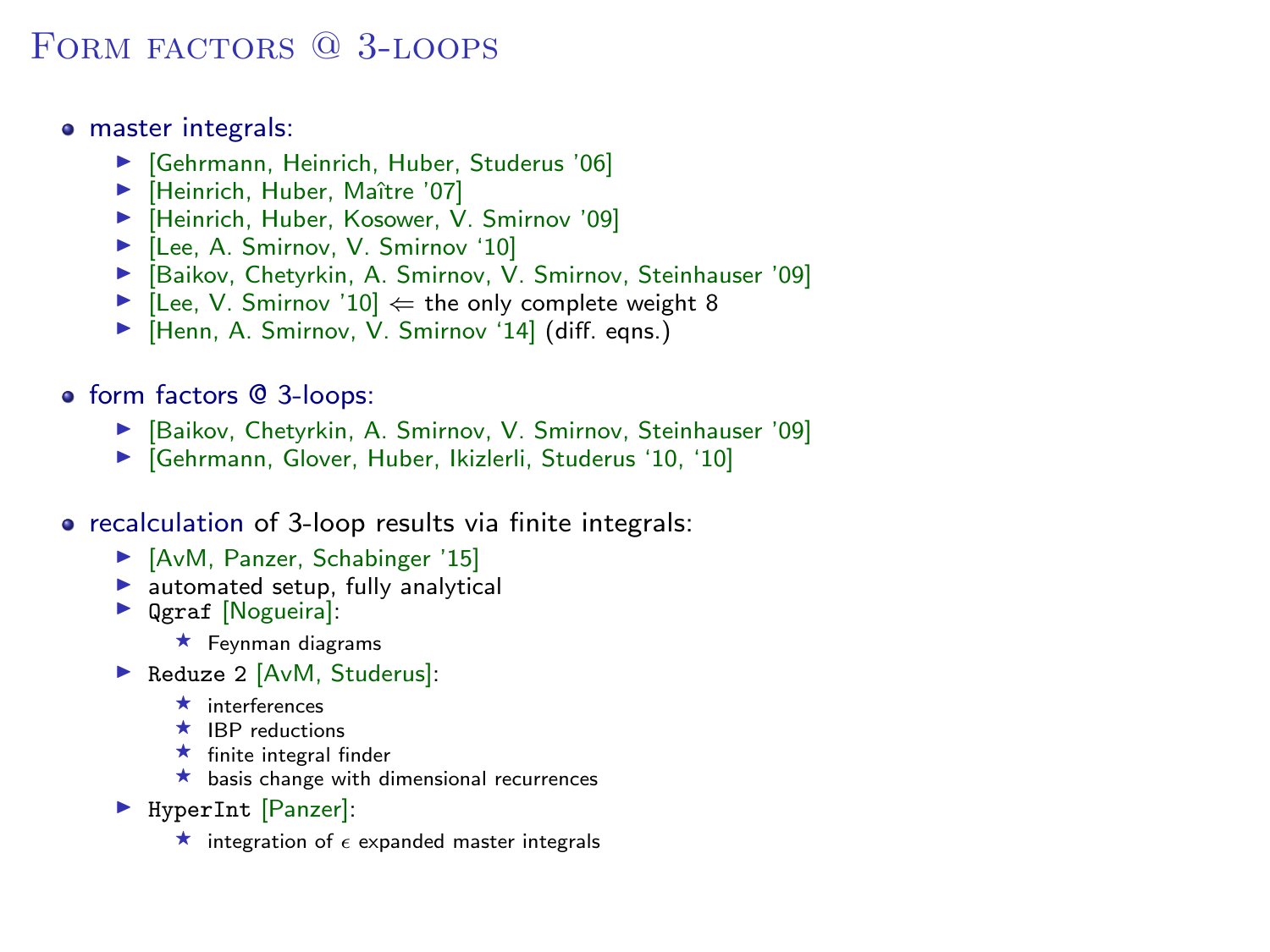Quark form factor @ 3-loops [AvM, Panzer, Schabinger '15]









1  $\mathbf{I}$  $\mathbf{I}$  $\mathbf{I}$  $\frac{1}{2}$  $\overline{1}$  $\mathbf{I}$ 



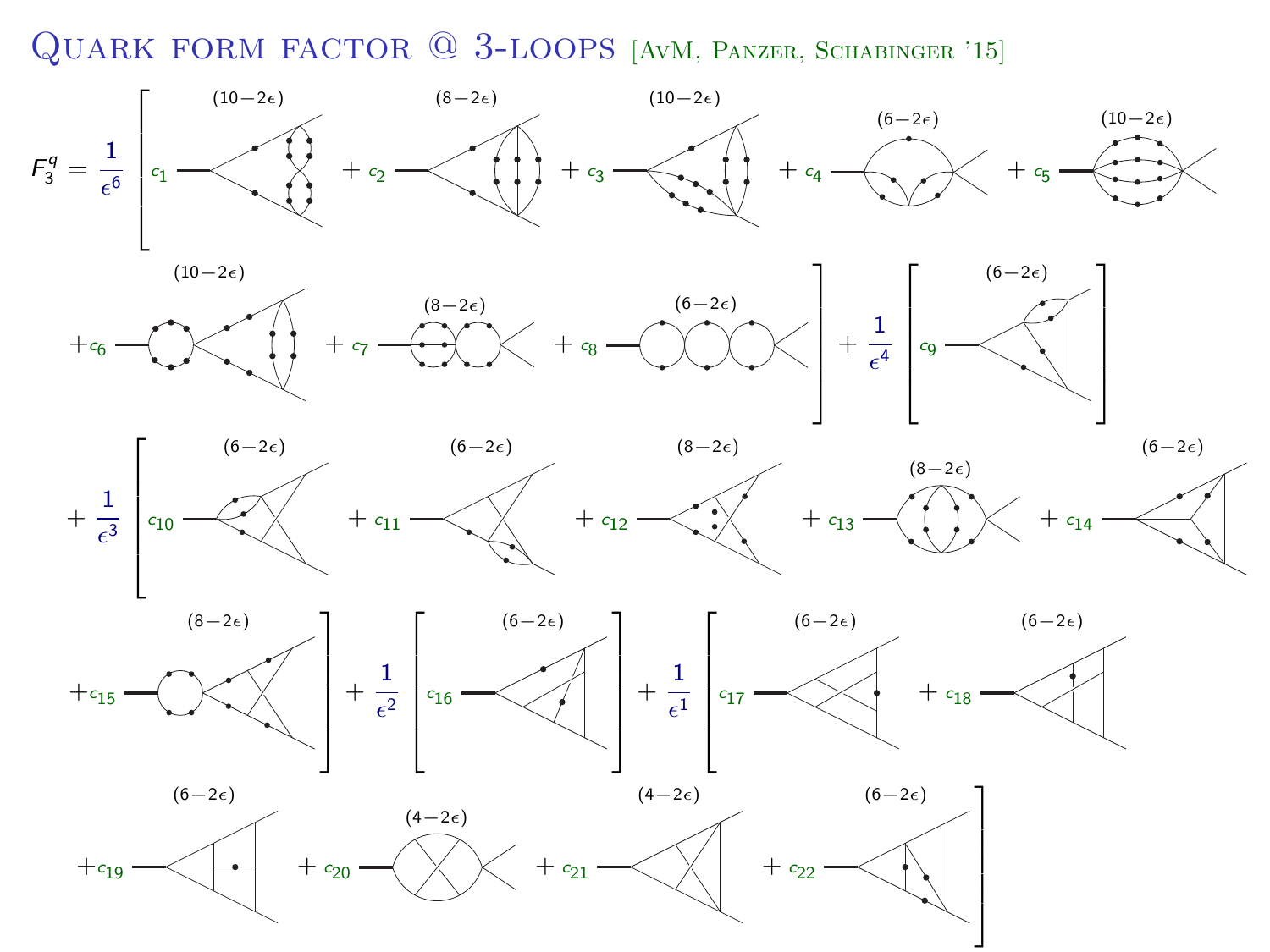## Towards the cusp anomalous dimension @ 4-loops

Cusp anomalous dimension @ 4-loops:

- $\bullet$  required for  $N^3$ LL resummation
- Casimir scaling for quark and gluon cusp anomalous dimension:

$$
\Gamma_4^q \stackrel{?}{=} \frac{C_F}{C_A} \Gamma_4^g
$$

see talks by [Gardi], [Grozin], [Vogt]

towards 4-loop form factors:

- reduced integrand for  $\mathcal{N} = 4$ : [Boels, Kniehl, Tarasov, Yang '12, '15]
- leading  $N_c$  fermionic  $F_4^q$ : [Henn, Smirnov, Smirnov, Steinhauser '16]
- QCD form factors via our finite integrals:
	- no contributions from most complicated topologies through to 3-loops !
	- useful also at 4-loops because not all  $\mathcal{O}(300)$  master integrals linearly reducible ?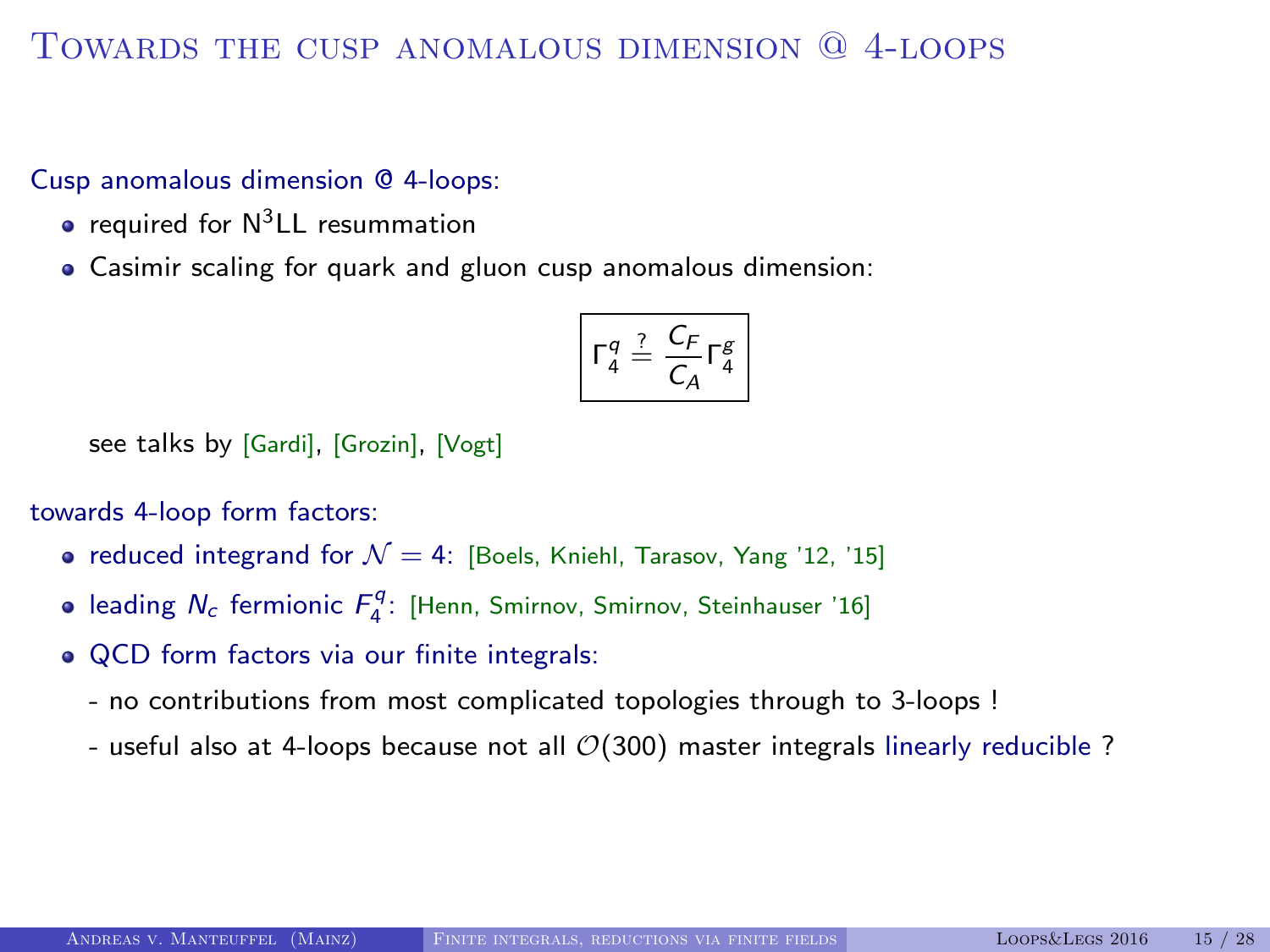# Analytical integration @ 4-loops

[AvM, Panzer, Schabinger '15]

a non-planar 12-line topology @ 4-loops:

$$
= \frac{18}{5} \zeta_2^2 \zeta_3 - 5 \zeta_2 \zeta_5 + \left(24 \zeta_2 \zeta_3 + 20 \zeta_5 - \frac{188}{105} \zeta_2^3 - 17 \zeta_3^2 + 9 \zeta_2^2 \zeta_3\right)
$$

$$
- 47 \zeta_2 \zeta_5 - 21 \zeta_7 + \frac{6883}{2100} \zeta_2^4 + \frac{49}{2} \zeta_2 \zeta_3^2 + \frac{1}{2} \zeta_3 \zeta_5 - 9 \zeta_{5,3} \right) \epsilon + \mathcal{O}\left(\epsilon^2\right)
$$

- $\bullet$  only shallow  $\epsilon$  expansion needed
- numerical result with Fiesta [A. Smirnov]: straight-forward confirmation
- starts at weight 7, not expected to contribute to cusp anomalous dimension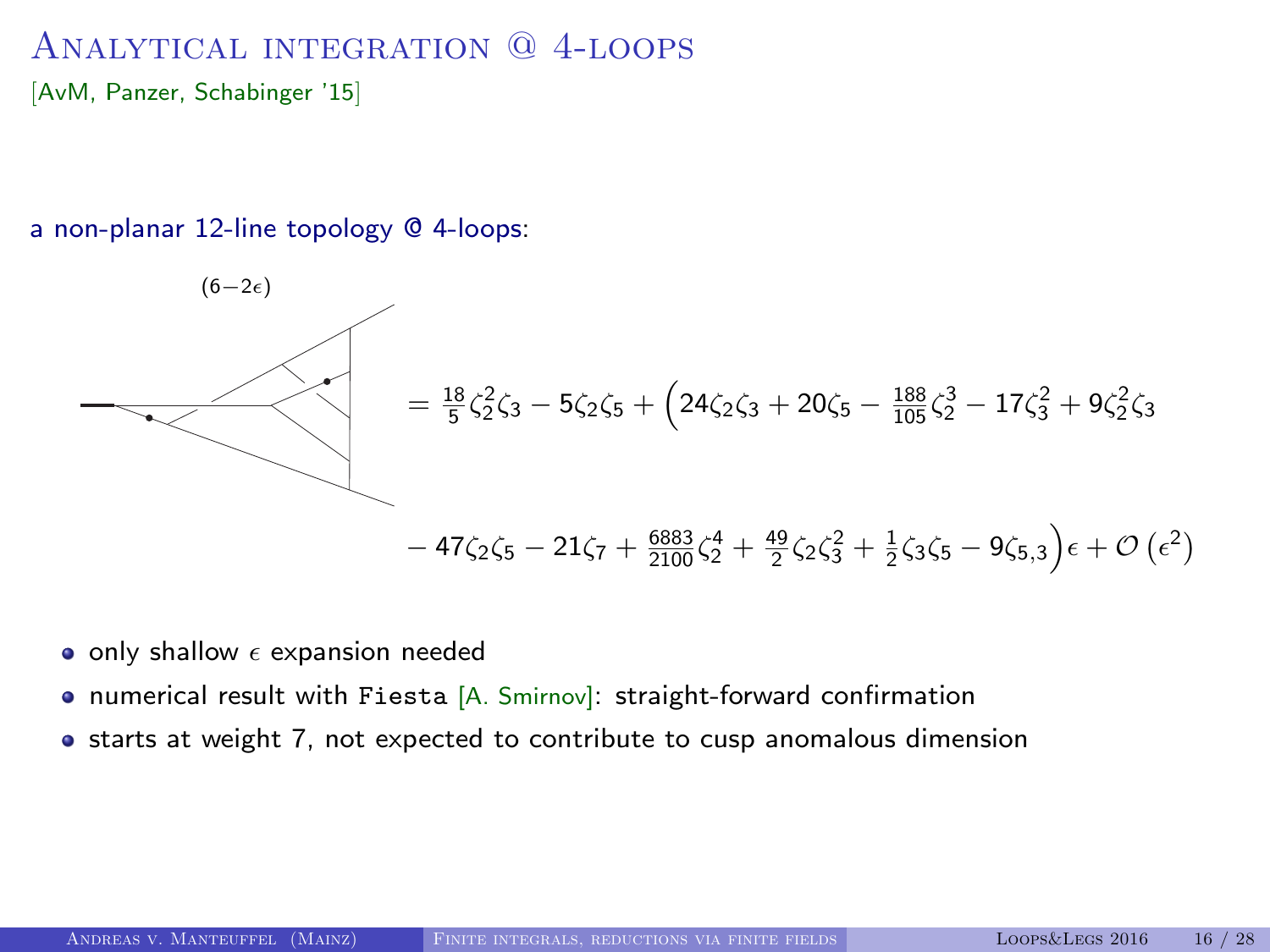## FIRST QCD RESULTS @ 4-LOOPS [AvM, Panzer, Schabinger (in prep)]

#### quark form factor

$$
F_3^q = C_F N_f^3 \left[ \frac{1}{\epsilon^5} \left( \frac{1}{27} \right) + \frac{1}{\epsilon^4} \left( \frac{11}{27} \right) + \frac{1}{\epsilon^3} \left( \frac{4}{9} \zeta_2 + \frac{254}{81} \right) + \frac{1}{\epsilon^2} \left( -\frac{26}{27} \zeta_3 + \frac{44}{9} \zeta_2 + \frac{29023}{1458} \right) \right] + \frac{1}{\epsilon} \left( \frac{23}{3} \zeta_4 - \frac{286}{27} \zeta_3 + \frac{1016}{27} \zeta_2 + \frac{331889}{2916} \right) - \frac{146}{9} \zeta_5 - \frac{104}{9} \zeta_2 \zeta_3 + \frac{253}{3} \zeta_4 - \frac{6604}{81} \zeta_3 + \frac{58046}{243} \zeta_2 + \frac{10739263}{17496} + \mathcal{O}(\epsilon) \right] + \dots
$$

cusp anomalous dimension:

$$
\Gamma_4^q = C_F N_f^3 \left( -\frac{32}{81} + \frac{64}{27} \zeta_3 \right) + \ldots
$$

agrees with [Moch, Vermaseren, Vogt '05], [Grozin, Henn, Korchemsky, Marquard '15],[Henn, Smirnov, Smirnov, Steinhauser '16]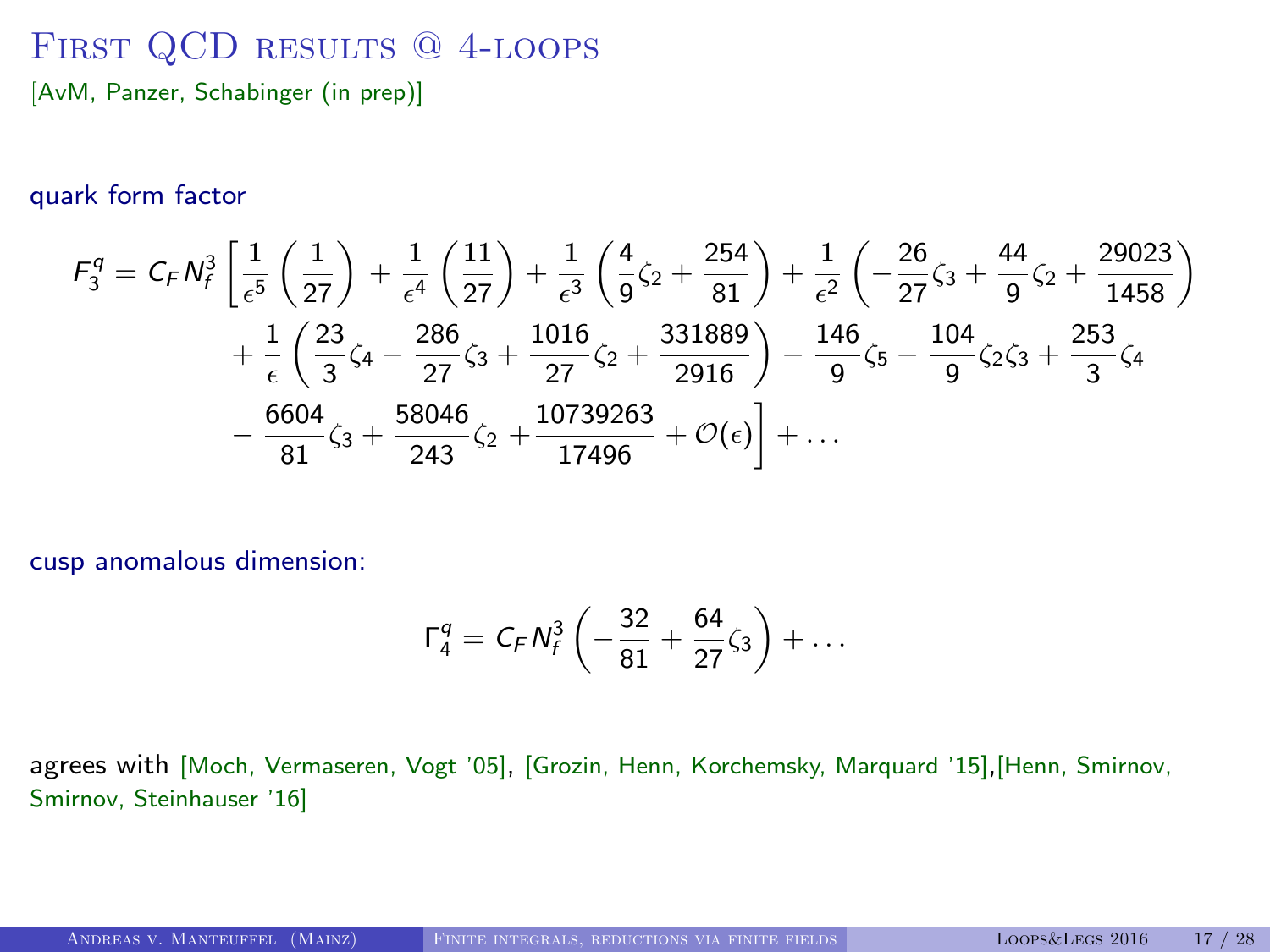## Scope of the method

- method of finite integrals: general and automated
- e.g. basis of quasi-finite integrals for massless planar double boxes



- works for integrals beyond multiple polylogarithms
- works for physical kinematics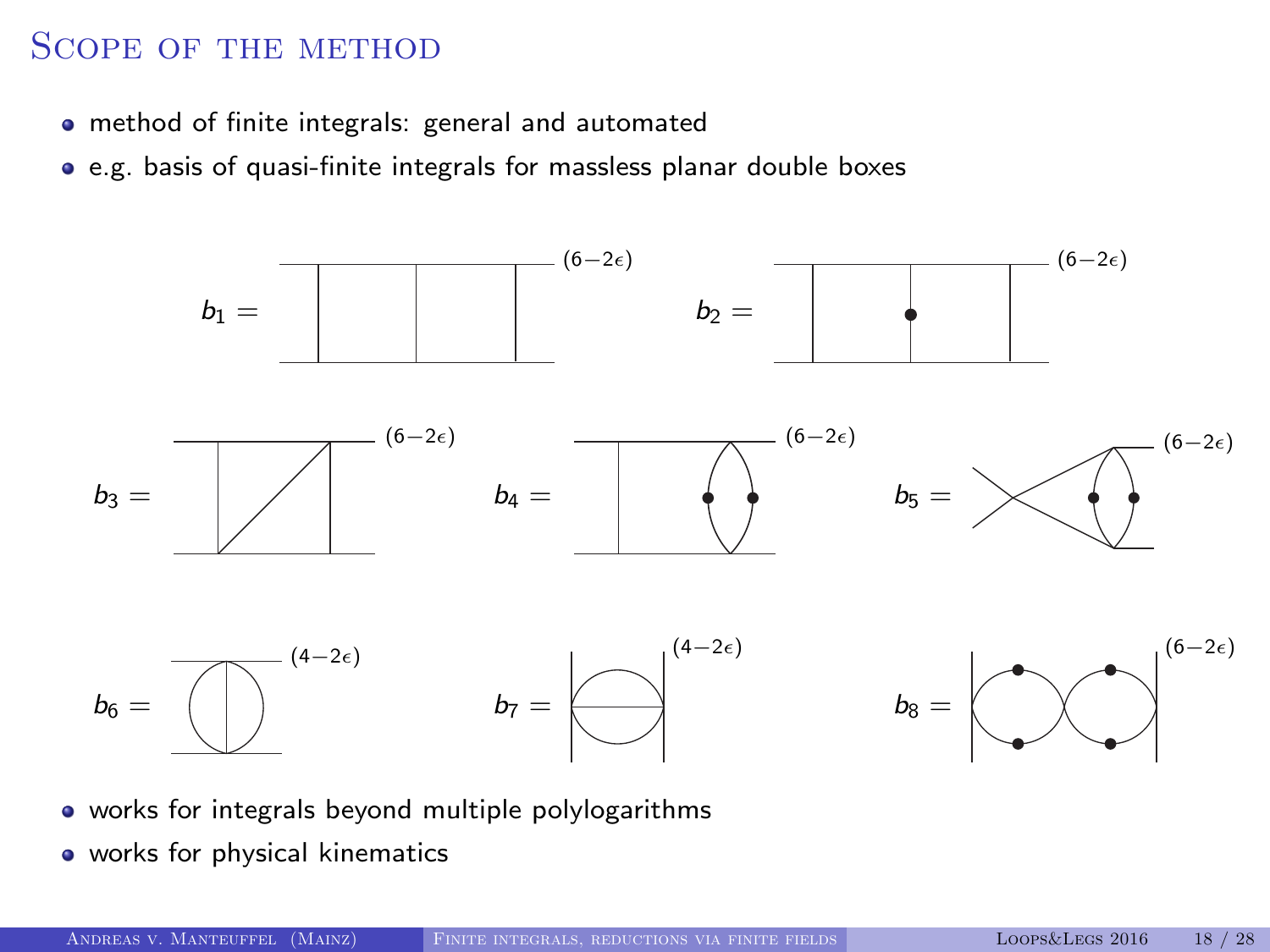## NUMERICAL EVALUATIONS

advantages of (quasi-)finite basis:

- straight-forward to integrate numerically (in principle)
- no cancellation of spurious singularities
- no blow up in number of sectors
- $\bullet$  very simple integrands also at high orders in  $\epsilon$

experiments with numerical evaluations:

- naive straight-forward implementation possible but not ideal
- **•** better: employ existing sector decomposition programs
	- ▶ Fiesta [A. Smirnov]
	- ▶ SecDec [Borowka, Heinrich, Jones, Kerner, Schlenk, Zirke]
	- **Exector\_decomposition [Bogner, Weinzierl]**
- used for HH @ NLO [Borowka, Greiner, Heinrich, Jones, Kerner, Schlenk, Schubert, Zirke '16]

finite integrals: faster & more reliable  $\bullet$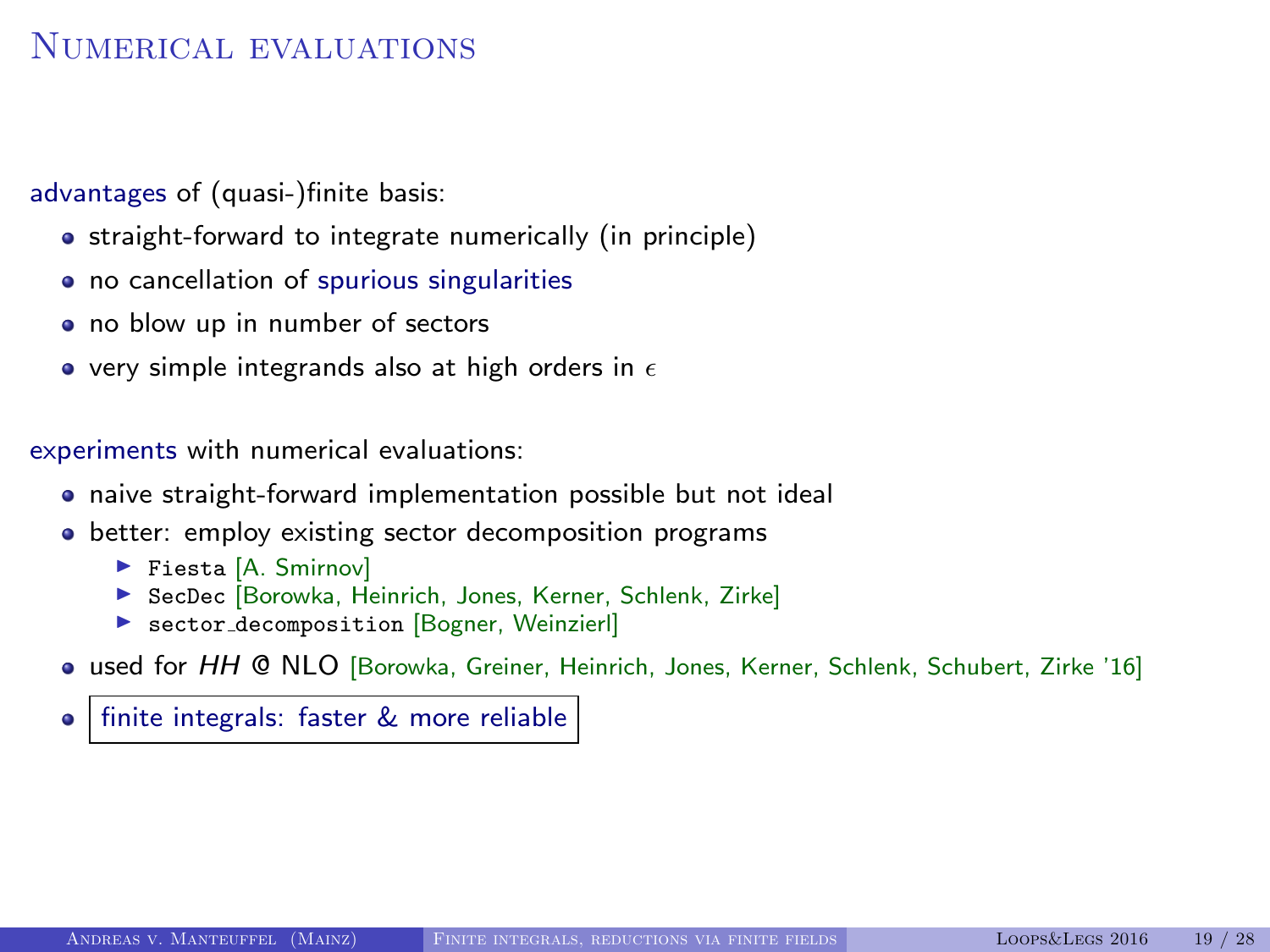# Numerical performance

[AvM, Schabinger (in prep)]

improvement wrt conventional basis:

| finite          | time | rel. err.           | conventional    | time    | rel. err.           |
|-----------------|------|---------------------|-----------------|---------|---------------------|
| $(6-2\epsilon)$ |      |                     | $(4-2\epsilon)$ |         |                     |
|                 | 128s | $5.12\times10^{-6}$ |                 | 39094 s | $9.91\times10^{-4}$ |
| $(6-2\epsilon)$ |      |                     | $(4-2\epsilon)$ |         |                     |
|                 | 192s | $2.68\times10^{-6}$ |                 | 19025 s | $9.38\times10^{-5}$ |
| $(6-2\epsilon)$ |      |                     | $(4-2\epsilon)$ |         |                     |
|                 | 127s | $2.26\times10^{-6}$ |                 | 19586 s | $1.07\times10^{-4}$ |

timings with Fiesta 4,  $\epsilon$  expansion through to weight 6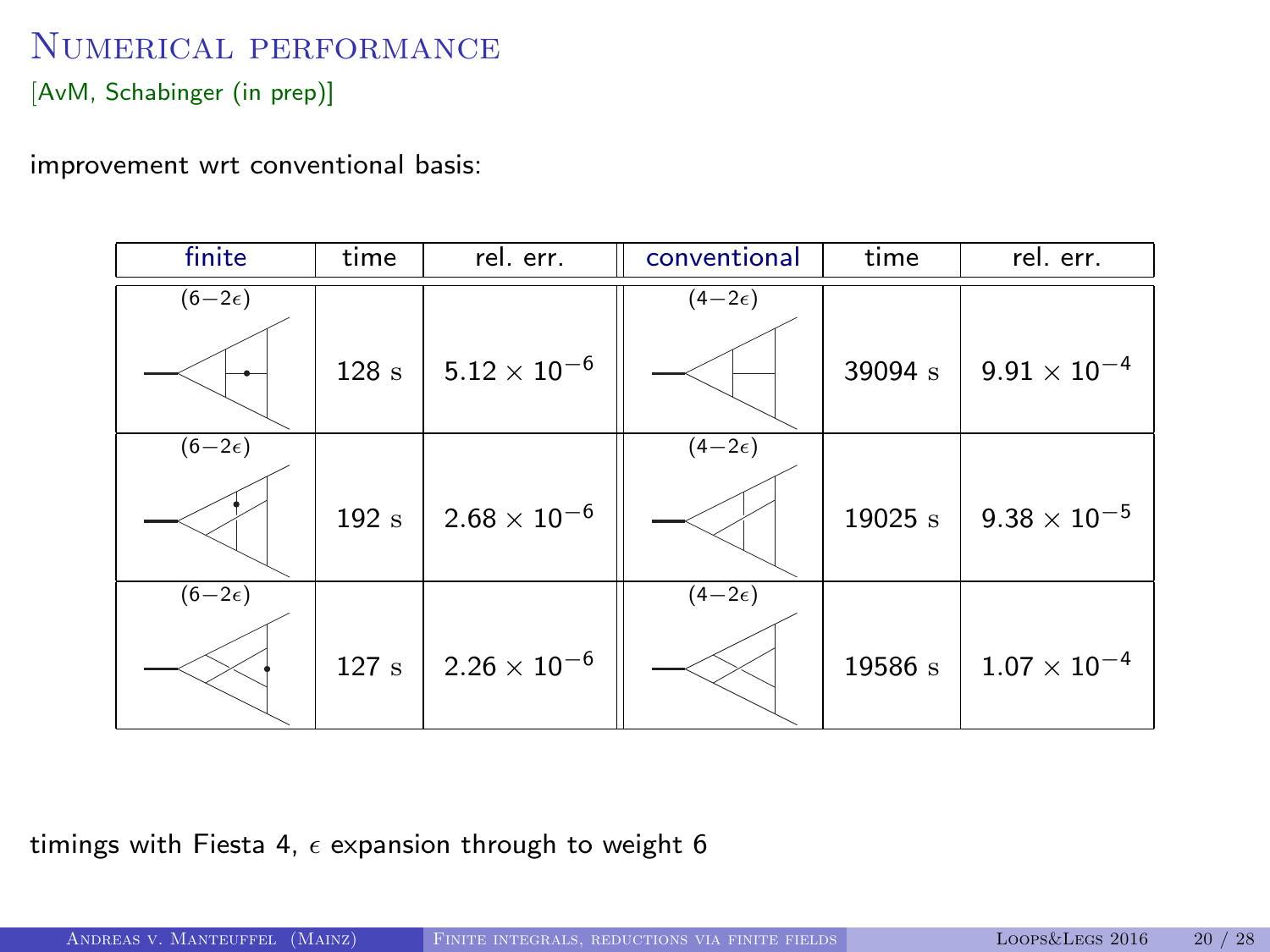## Numerical performance

[AvM, Schabinger (in prep)]

 $\epsilon$  expansions to high weights feasible:

|                 |                  | weight 6            | weight 8         |                       |  |
|-----------------|------------------|---------------------|------------------|-----------------------|--|
|                 | time             | rel. err.           | time             | rel. err.             |  |
| $(6-2\epsilon)$ |                  |                     |                  |                       |  |
|                 | $128~\mathrm{s}$ | $5.12\times10^{-6}$ | 491 s            | $2.22 \times 10^{-5}$ |  |
| $(6-2\epsilon)$ |                  |                     |                  |                       |  |
|                 | 192s             | $2.68\times10^{-6}$ | $761~\mathrm{s}$ | $5.84\times10^{-6}$   |  |
| $(6-2\epsilon)$ |                  |                     |                  |                       |  |
|                 | 127s             | $2.26\times10^{-6}$ | 485 s            | $8.45 \times 10^{-6}$ |  |

#### timings with Fiesta 4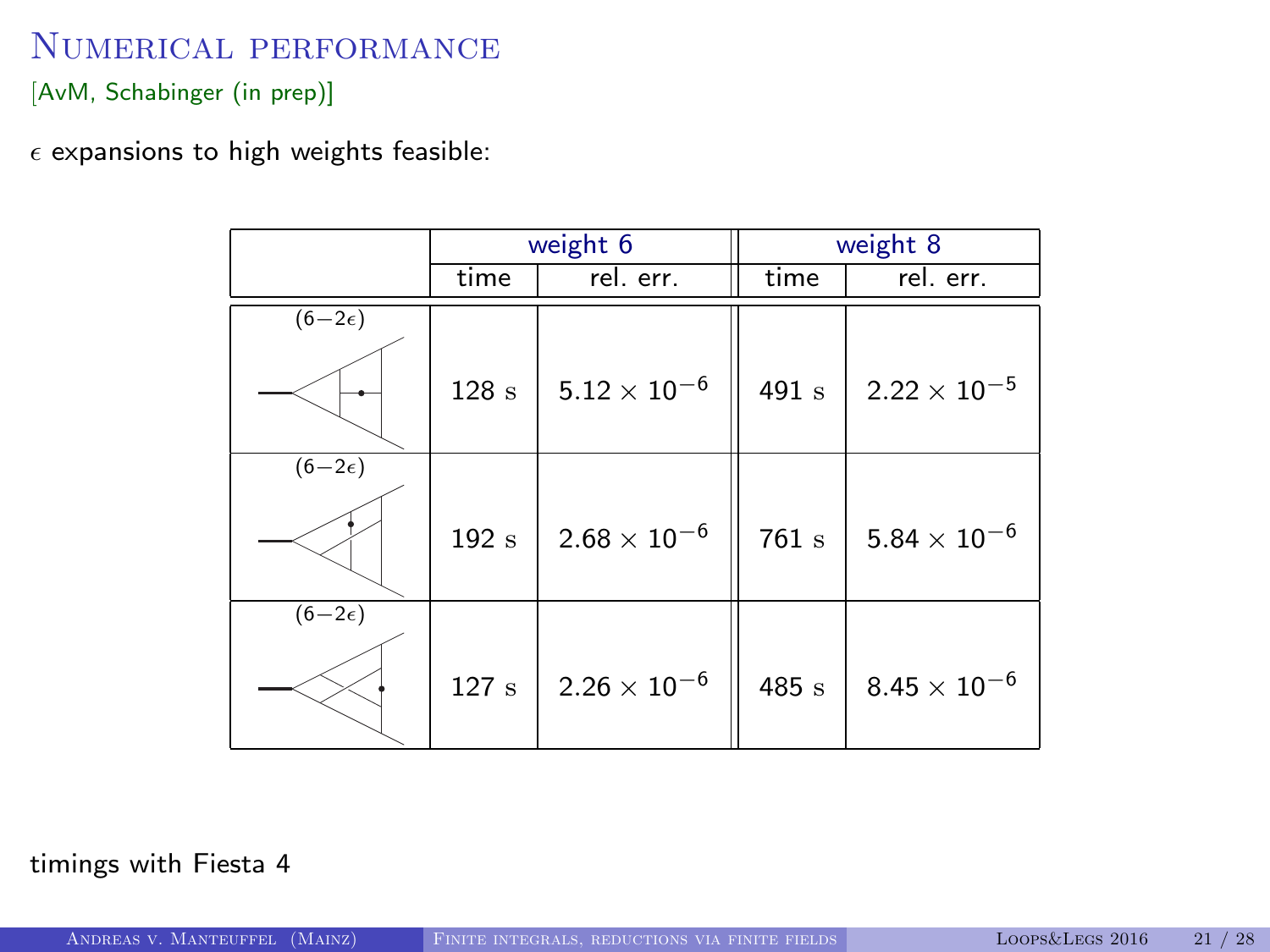# Part II: Integration-by-parts reductions via finite fields

[AvM, Schabinger]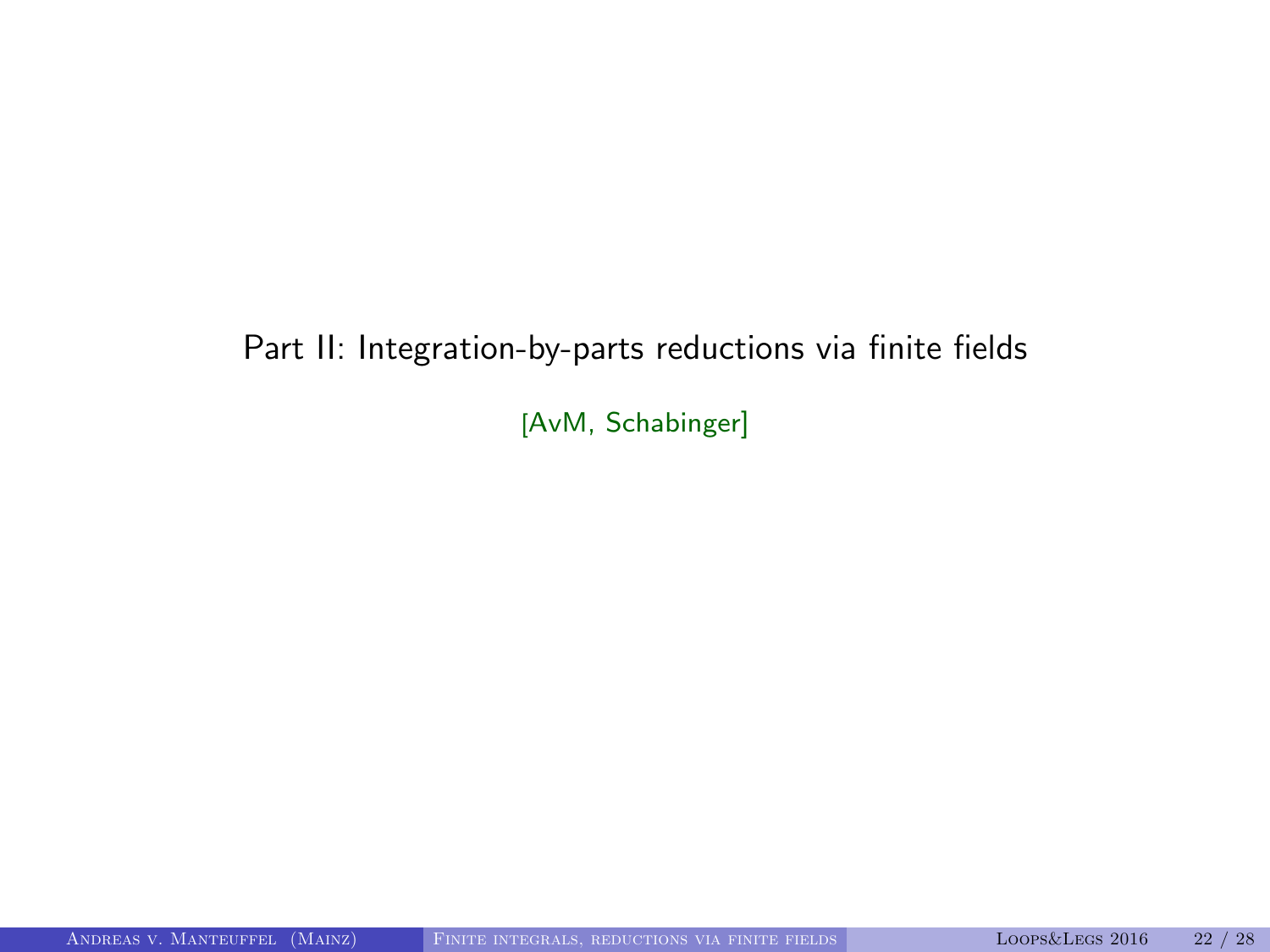## INTEGRATION-BY-PARTS REDUCTIONS

integral reduction:

- express arbitrary integral for given problem via few basis integrals
- integration-by-parts (IBP) reductions [Chetyrkin, Tkachov '81]
- public codes: Air [Anastasiou], Fire [Smirnov], Reduze 1 [Studerus], Reduze 2 [AvM, Studerus], LiteRed [Lee]
- see talks by [Badger], [Ita], [Mastrolia], [Ossola], [Ueda]

Laporta's algorithm:

- **Q** generate integration by parts identities (IBPs) for explicit integrals
- **2** results in sparse system of equations
- **3** solve linear system of equations

#### shortcomings of traditional system solving:

- coefficients in linear system of equations are multivariate rational functions
- Gaussian elimination: suffers from intermediate expression swell
- requires large number of auxiliary integrals and equations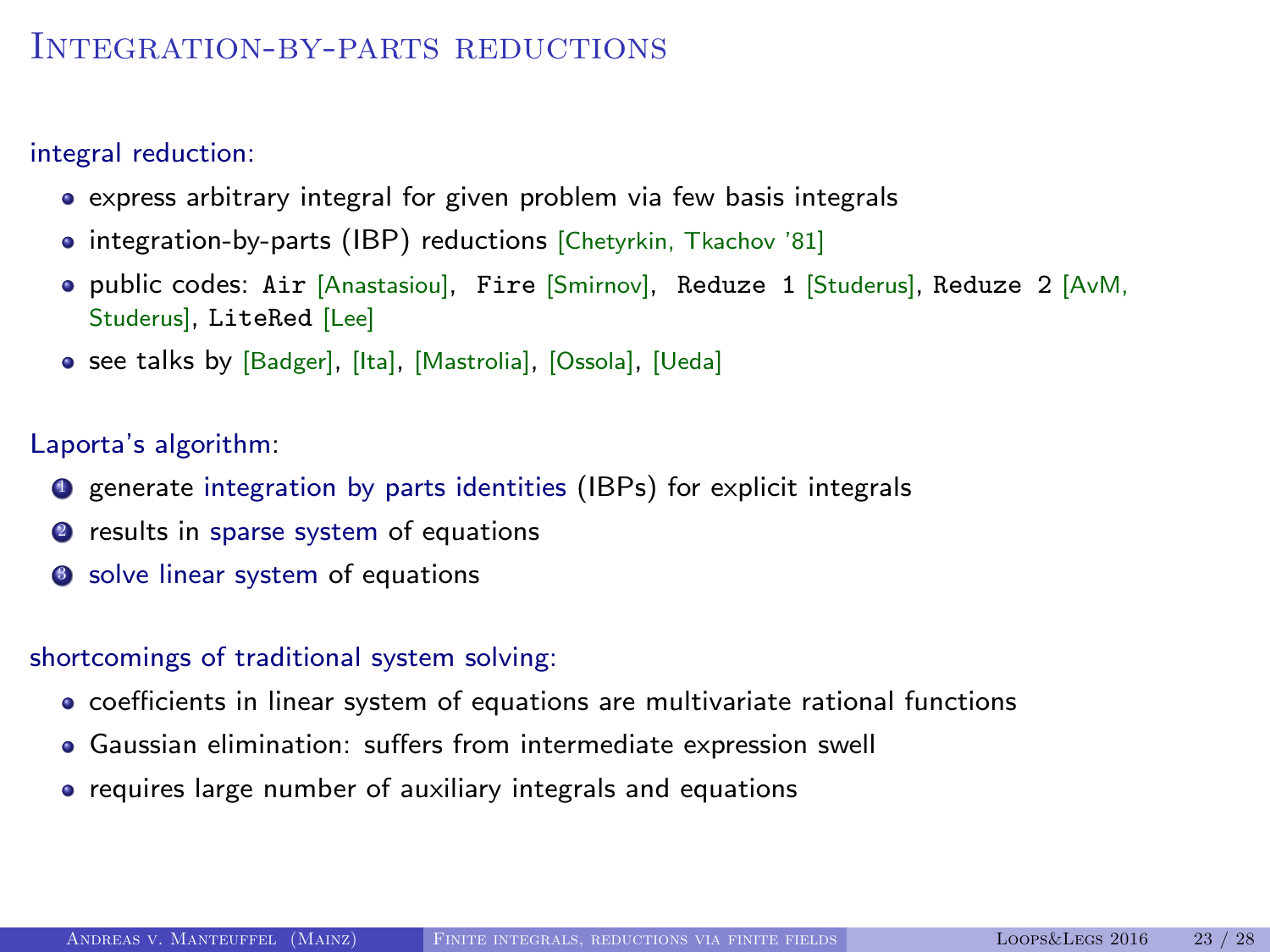### IBP reductions from finite field samples

### A novel approach to IBPs [AvM, Schabinger '14]

- **O** finite field sampling
	- set variables to integer numbers
	- consider coefficients modulo a prime field  $\mathbb{Z}_p$
- **2** solve finite field system
- <sup>3</sup> reconstruct rational solution from many such samples

#### finite field techniques:

- no intermediate expression swell by construction
- **•** straight-forward parallelisation
- **e** established in math literature  $+$  used in modern software
- see also: Ice [Kant], [Kauers]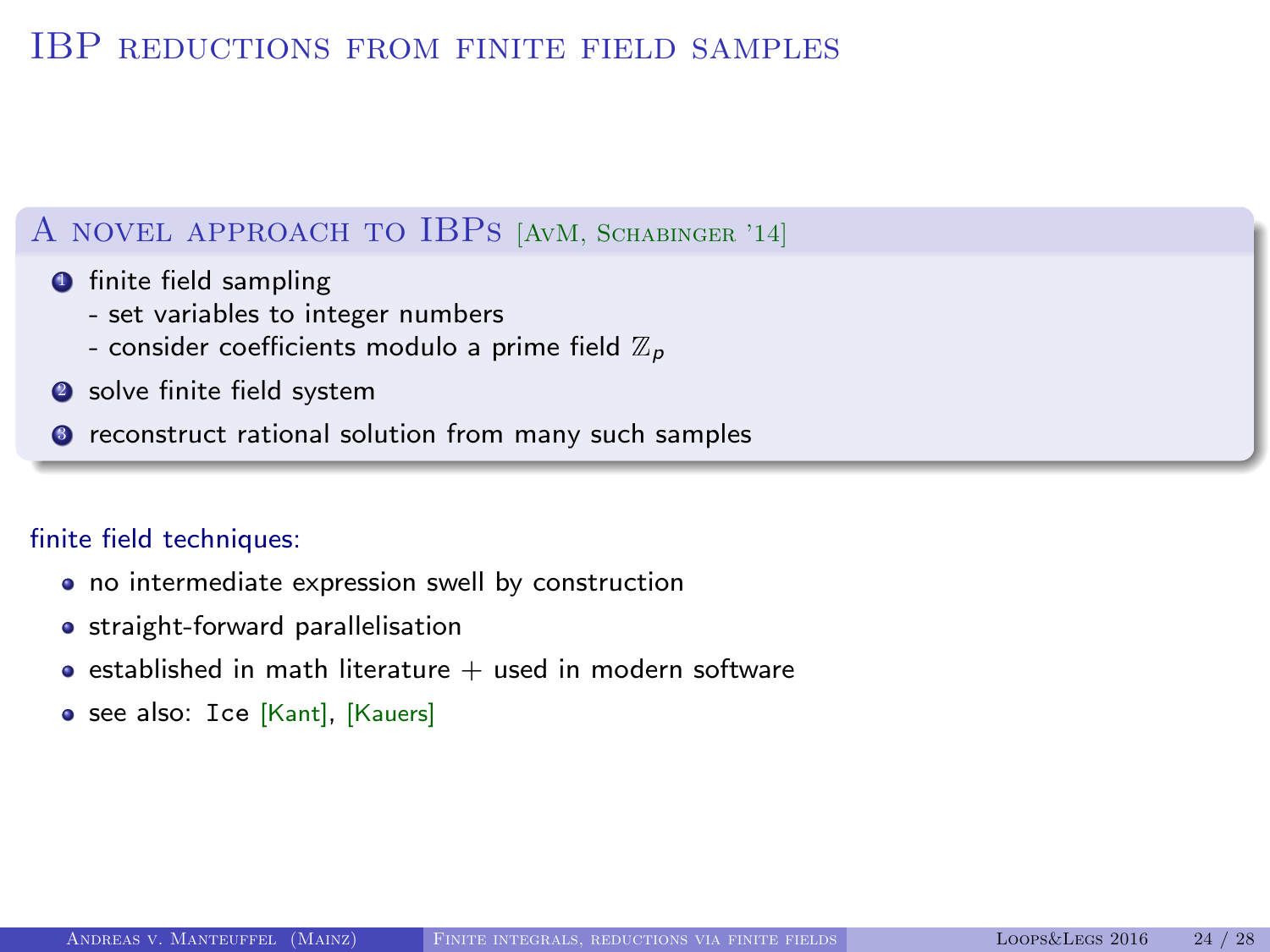core algorithm:

### Extended Euclidean Algorithm (EEA)

**0** begin with  $(g_0, s_0, t_0) = (a, 1, 0)$  and  $(g_1, s_1, t_1) = (b, 0, 1)$ ,

<sup>2</sup> then repeat

 $q_i = g_{i-1}$  quotient  $g_i$  $g_{i+1} = g_{i-1} - g_i g_i$  $s_{i+1} = s_{i-1} - q_i s_i$  $t_{i+1} = t_{i-1} - q_i t_i$ 

 $\bullet$  until  $g_{k+1} = 0$  for some k. at that point:

$$
s_k a + t_k b = g_k = \mathsf{GCD}(a, b)
$$

restrict first to linear systems with rational numbers coefficients

• use EEA to define inverse of integer b modulo m with  $GCD(m, b) = 1$ :

$$
1 = s \, m + t \, b
$$
  

$$
\Rightarrow 1/b := t \mod m
$$

this gives us a canonical homomorphism  $\phi_m$  of  $\mathbb Z$  onto  $\mathbb Z_m$  with

$$
\phi_m(a/b) = \phi_m(a)\phi_m(1/b)
$$

• for large enough m, the map  $\phi_m$  can be inverted !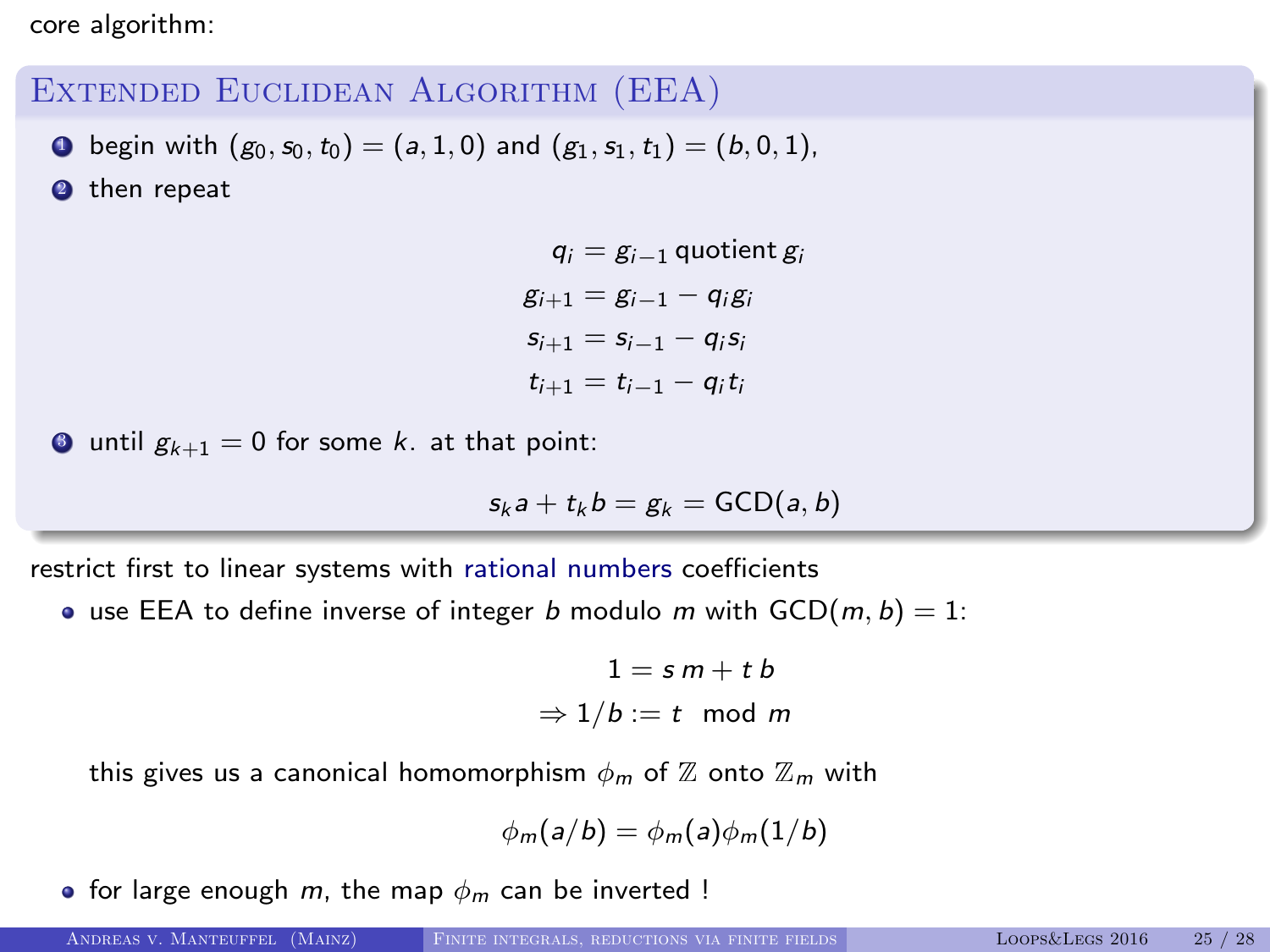given a finite field image of  $a/b$  modulo  $m$  for  $m>2\max(a^2,b^2),$ a unique rational reconstruction is possible:

RATIONAL RECONSTRUCTION [WANG '81; WANG, GUY, DAVENPORT '82]

to reconstruct  $a/b$  from its finite field image  $u = a/b$  mod m:

- **a** run FFA for u and m
- stop at first  $g_j$  with  $|g_j|\leq \lfloor\sqrt{m/2}\rfloor$
- the unique solution is  $a/b = g_i/t_i$

important details:

 $\bullet$  since we don't know bound on  $m$ : veto  $|t_j| > \lfloor\sqrt{m/2}\rfloor$  and  $\text{GCD}(t_j, g_j) \neq 1$  reconstructions, see *e.g.* [Monagan '04]

• construct large m with Chinese Remaindering: construct solution modulo  $m = p_1 \cdots p_N$  from solutions modulo machine-sized primes  $p_i$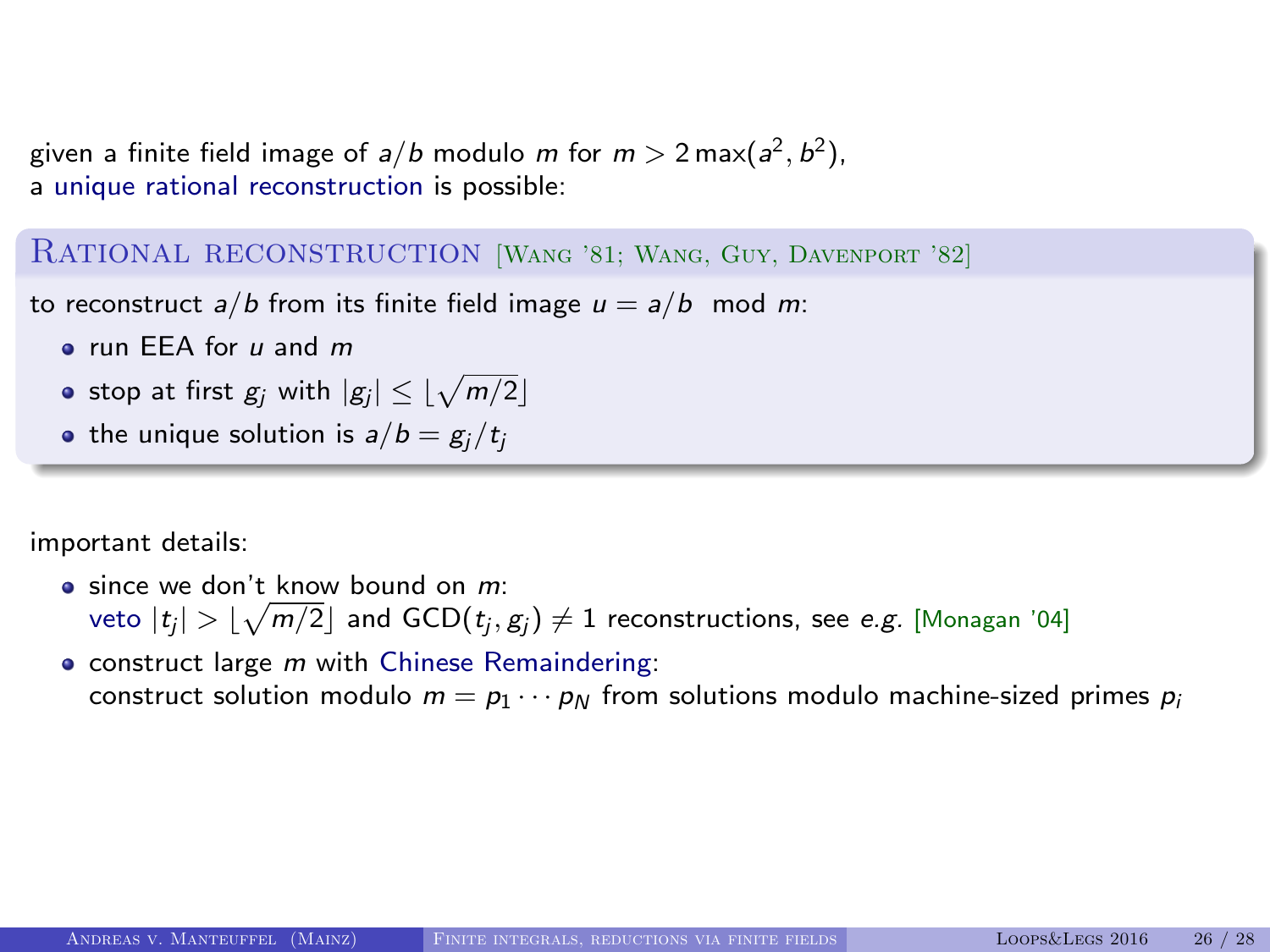### FUNCTION RECONSTRUCTION

univariate rational function  $\mathbb{Q}[d]$  reconstruction:

- works similar to the case  $\mathbb Q$  since both  $\mathbb Q$  and  $\mathbb Q[d]$  are Euclidean domains
- Chinese remaindering becomes polynomial interpolation:

$$
p_1\cdots p_N\to (d-p_1)\cdots(d-p_N)
$$

multivariate rational function  $\mathbb{Q}[d, s, t, \ldots]$  reconstruction:

**•** by iteration

performance in practice:

- in first IBP tests: much faster than Reduze 2
- **.** linear solver also useful for other applications